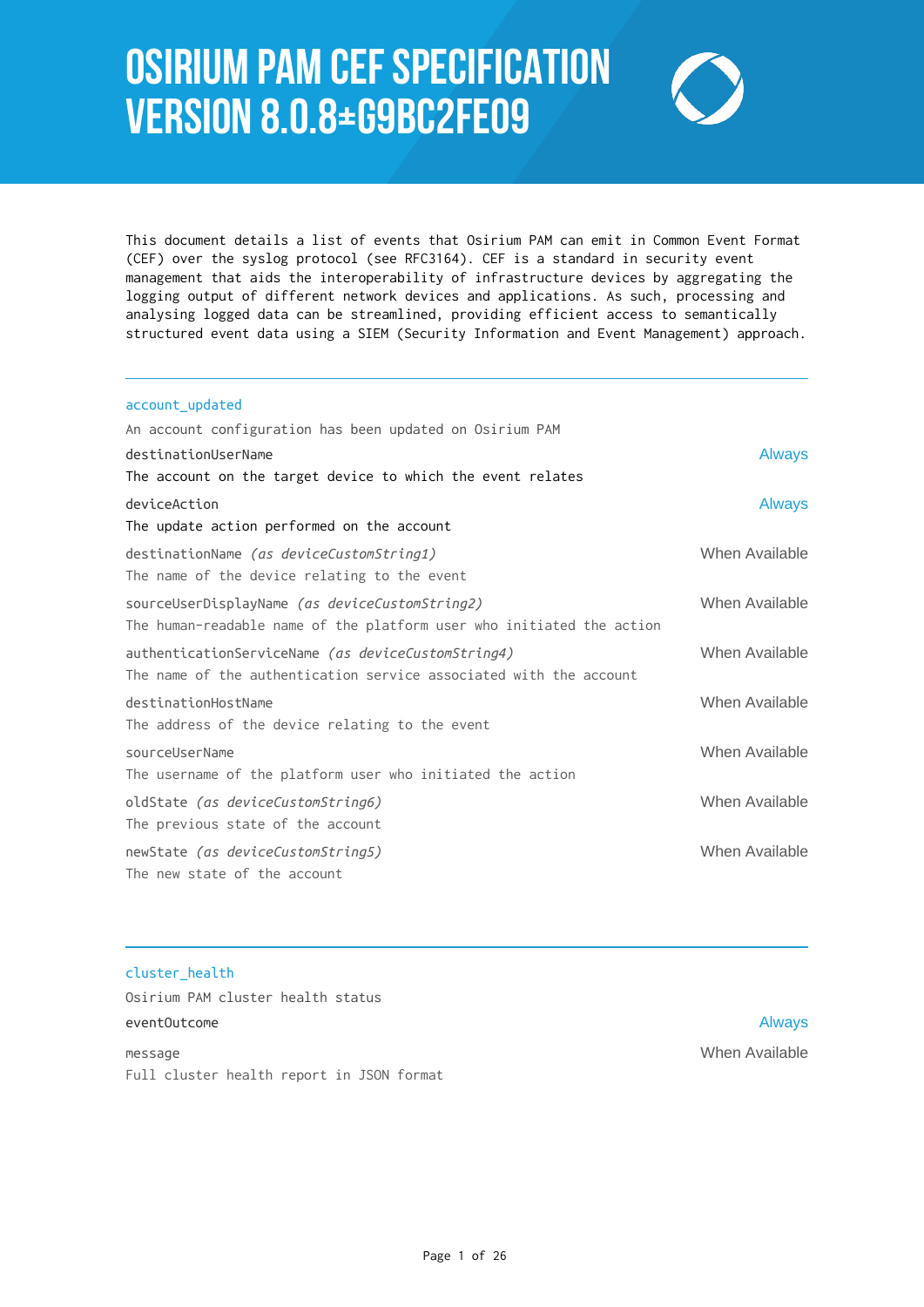## device\_account\_created

| New account created on device                               |               |
|-------------------------------------------------------------|---------------|
| destinationUserName                                         | <b>Always</b> |
| The account on the target device to which the event relates |               |
| destinationHostName                                         | <b>Always</b> |
| The address of the device relating to the event             |               |
| destinationName <i>(as deviceCustomString1)</i>             | <b>Always</b> |
| The name of the device relating to the event                |               |

## device\_account\_deleted

| Account deleted on device                                   |               |
|-------------------------------------------------------------|---------------|
| destinationUserName                                         | <b>Always</b> |
| The account on the target device to which the event relates |               |
| destinationHostName                                         | <b>Always</b> |
| The address of the device relating to the event             |               |
| destinationName (as deviceCustomString1)                    | <b>Always</b> |
| The name of the device relating to the event                |               |

## device\_account\_discovered

| Discovered new unapproved account on device                 |               |
|-------------------------------------------------------------|---------------|
| destinationUserName                                         | <b>Always</b> |
| The account on the target device to which the event relates |               |
| destinationHostName                                         | <b>Always</b> |
| The address of the device relating to the event             |               |
| destinationName (as deviceCustomString1)                    | <b>Always</b> |
| The name of the device relating to the event                |               |

| device fingerprint added                                                    |               |
|-----------------------------------------------------------------------------|---------------|
| Added device fingerprint                                                    |               |
| applicationProtocol<br>The protocol used to communicate with the device     | <b>Always</b> |
| port (as deviceCustomString1)<br>Device port                                | <b>Always</b> |
| isApproved <i>(as deviceCustomString3)</i><br>State of fingerprint approval | <b>Always</b> |
| destinationHostName<br>Device address                                       | <b>Always</b> |
| fingerprint (as deviceCustomString2)<br>Fingerprint                         | <b>Always</b> |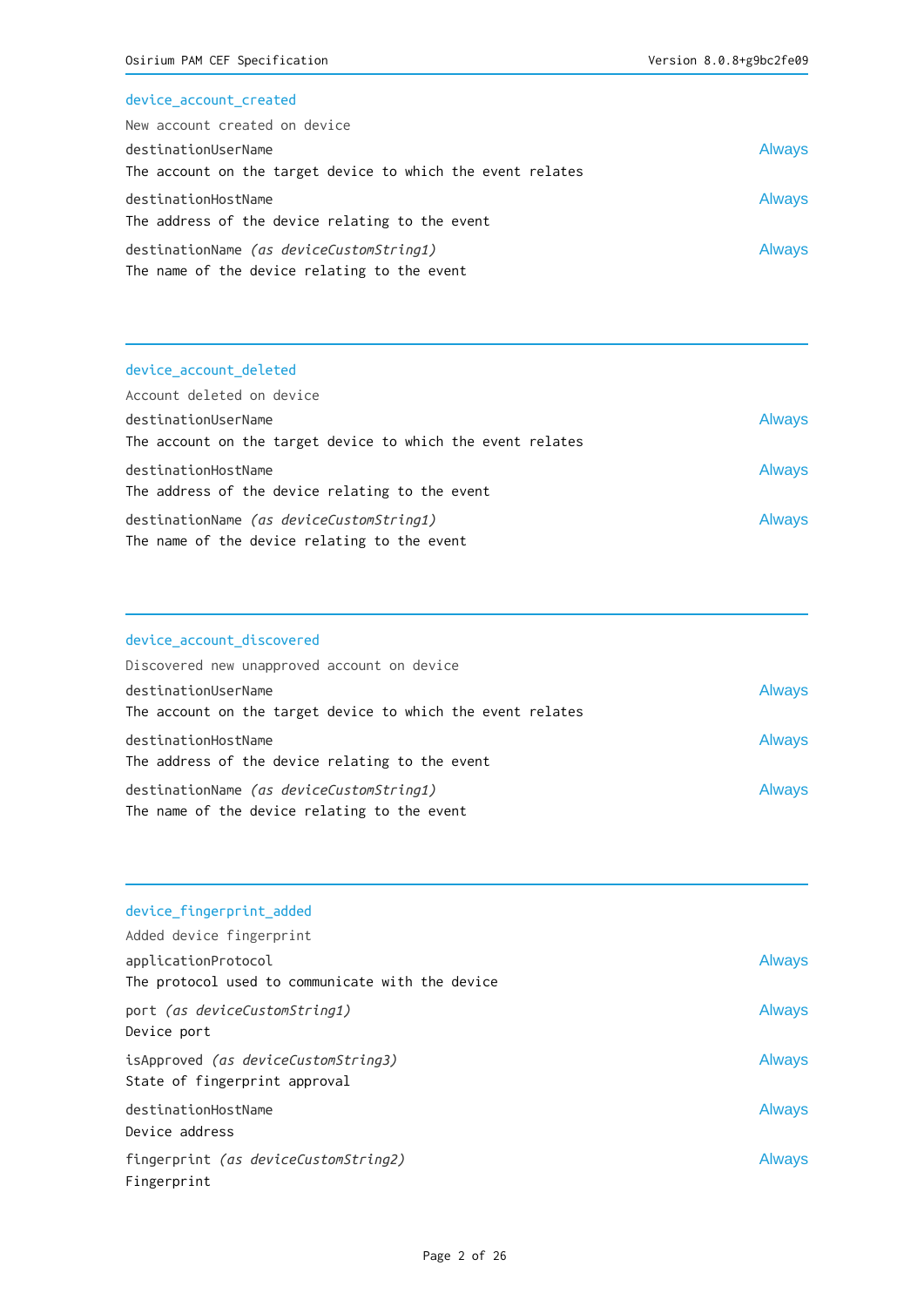#### device\_fingerprint\_removed

| Removed device fingerprint                       |               |
|--------------------------------------------------|---------------|
| destinationHostName                              | <b>Always</b> |
| Device address                                   |               |
| applicationProtocol                              | <b>Always</b> |
| The protocol used to communicate with the device |               |
| port (as deviceCustomString1)                    | <b>Always</b> |
| Device port                                      |               |

# device\_parameter\_changed Changed device parameter toValue (as deviceCustomString6) and the second second second second second second second second second second s The new value of the parameter destinationName (as deviceCustomString1) and always The name of the device relating to the event parameterName (as deviceCustomString4) and a series and always The name of the parameter that was changed destinationHostName **Always** The address of the device relating to the event fromValue *(as deviceCustomString5)* When Available The old value of the parameter

## disk\_capacity

| Disk capacity checked.                                |               |
|-------------------------------------------------------|---------------|
| disk_display_name <i>(as deviceCustomString1)</i>     | <b>Always</b> |
| The human-readable name of the disk which was checked |               |
| capacity <i>(as deviceCustomNumber1)</i>              | <b>Always</b> |
| The percentage of the disk which is used              |               |

## error

| An error has occured                                                  |                |
|-----------------------------------------------------------------------|----------------|
| message                                                               | <b>Always</b>  |
| A message describing the error                                        |                |
| sourceUserDisplayName <i>(as deviceCustomString2)</i>                 | When Available |
| The human-readable name of the platform user who initiated the action |                |
| sourceUserName                                                        | When Available |
| The username of the platform user who initiated the action            |                |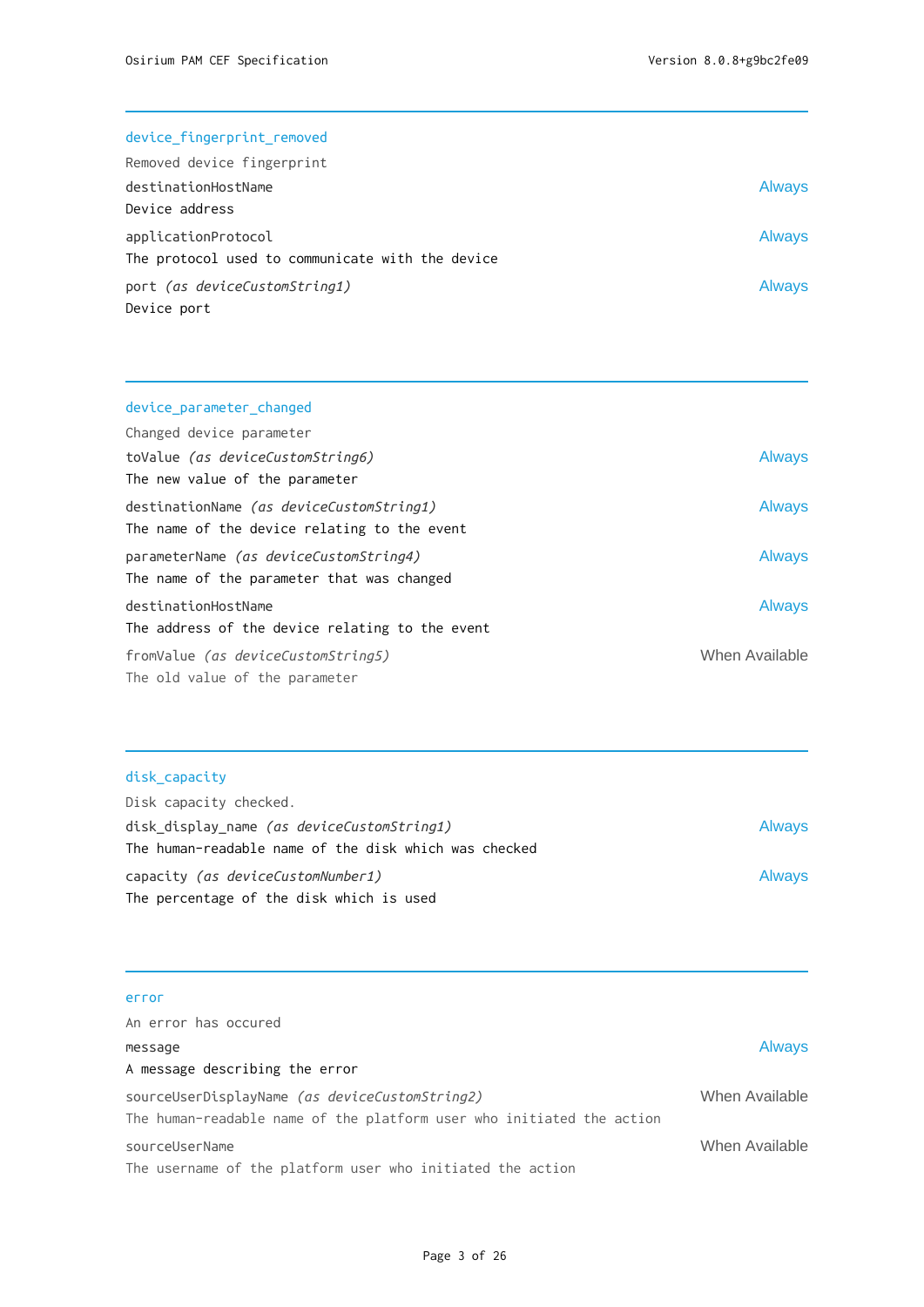## failed\_to\_generate\_fingerprint

| Could not generate fingerprint                                          |               |
|-------------------------------------------------------------------------|---------------|
| applicationProtocol<br>The protocol used to communicate with the device | <b>Always</b> |
| port (as deviceCustomString1)<br>Device port                            | <b>Always</b> |
| destinationHostName<br>Device address                                   | <b>Always</b> |
| aborting <i>(as deviceCustomString3)</i><br>Aborting                    | <b>Always</b> |
| reason (as deviceCustomString2)<br>Reason                               | <b>Always</b> |

| failed to generate fingerprint log only                  |               |
|----------------------------------------------------------|---------------|
| Could not generate fingerprint but behaviour is log only |               |
| applicationProtocol                                      | <b>Always</b> |
| The protocol used to communicate with the device         |               |
| port (as deviceCustomString1)                            | <b>Always</b> |
| Device port                                              |               |
| destinationHostName                                      | <b>Always</b> |
| Device address                                           |               |
| aborting <i>(as deviceCustomString3)</i>                 | <b>Always</b> |
| Aborting                                                 |               |
| reason (as deviceCustomString2)                          | <b>Always</b> |
| Reason                                                   |               |

| failed to generate fingerprint non default tool                         |               |
|-------------------------------------------------------------------------|---------------|
| Could not generate fingerprint but non-default tool for device          |               |
| applicationProtocol<br>The protocol used to communicate with the device | <b>Always</b> |
| port (as deviceCustomString1)<br>Device port                            | <b>Always</b> |
| destinationHostName<br>Device address                                   | <b>Always</b> |
| aborting (as deviceCustomString3)<br>Aborting                           | <b>Always</b> |
| reason (as deviceCustomString2)<br>Reason                               | <b>Always</b> |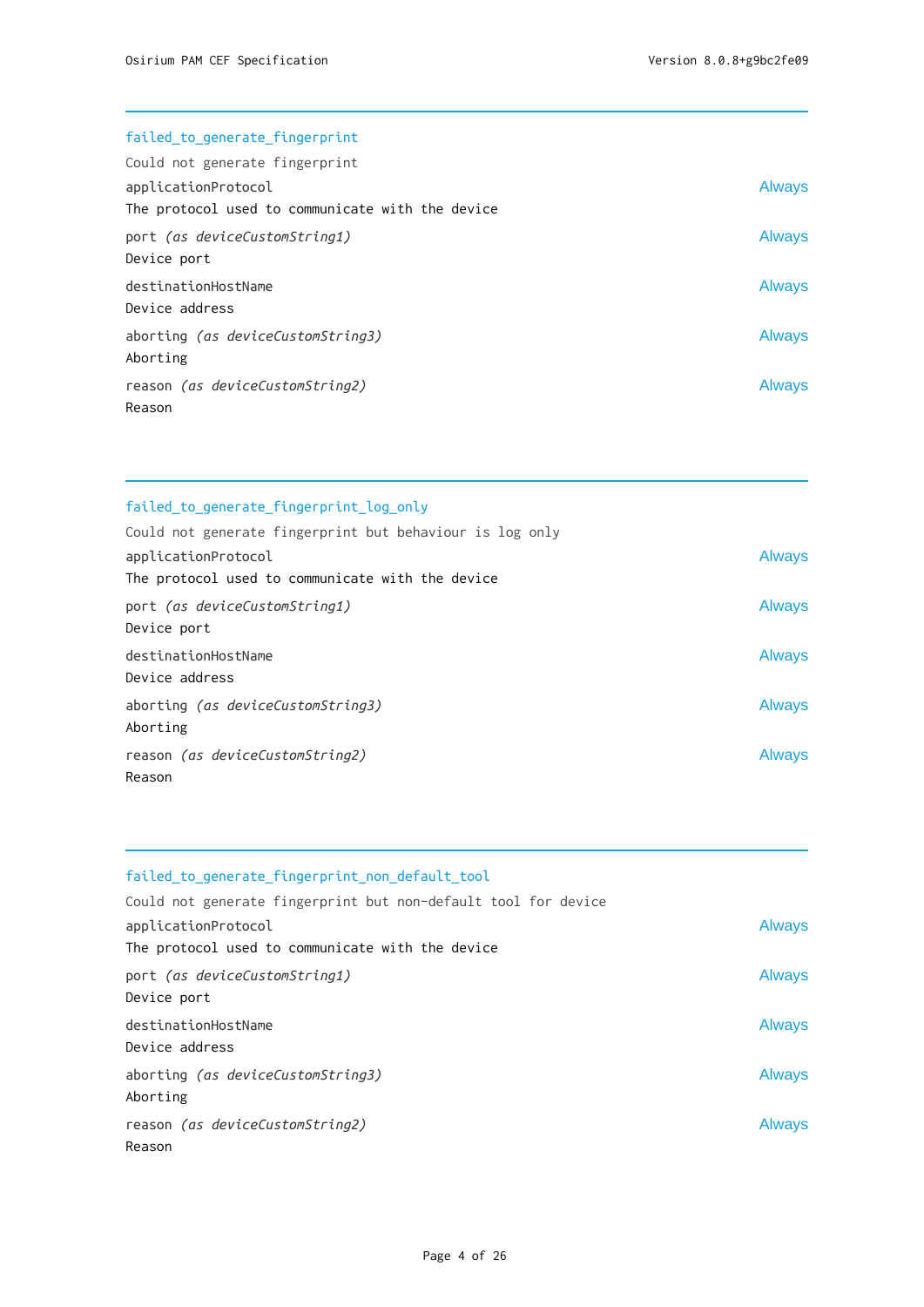## fingerprint\_verification\_failure

| Blocking connection. Fingerprint verification failed |               |
|------------------------------------------------------|---------------|
| connecting (as deviceCustomString3)                  | <b>Always</b> |
| Connecting                                           |               |
| applicationProtocol                                  | <b>Always</b> |
| The protocol used to communicate with the device     |               |
| port (as deviceCustomString1)                        | <b>Always</b> |
| Device port                                          |               |
| destinationHostName                                  | <b>Always</b> |
| Device address                                       |               |
| fingerprint (as deviceCustomString2)                 | Always        |
| Fingerprint                                          |               |

# fingerprint\_verification\_failure\_log\_only

| Allowing connection. Fingerprint verification failed but behaviour is log only |               |
|--------------------------------------------------------------------------------|---------------|
| connecting (as deviceCustomString3)                                            | <b>Always</b> |
| Connecting                                                                     |               |
| applicationProtocol<br>The protocol used to communicate with the device        | <b>Always</b> |
| port (as deviceCustomString1)<br>Device port                                   | <b>Always</b> |
| destinationHostName<br>Device address                                          | <b>Always</b> |
| fingerprint <i>(as deviceCustomString2)</i><br>Fingerprint                     | <b>Always</b> |

## fingerprint\_verification\_success

| Allowing connection. Fingerprint verification succeeded |               |
|---------------------------------------------------------|---------------|
| connecting (as deviceCustomString3)                     | <b>Always</b> |
| Connecting                                              |               |
| applicationProtocol                                     | <b>Always</b> |
| The protocol used to communicate with the device        |               |
| port (as deviceCustomString1)                           | <b>Always</b> |
| Device port                                             |               |
| destinationHostName                                     | <b>Always</b> |
| Device address                                          |               |
| fingerprint (as deviceCustomString2)                    | <b>Always</b> |
| Fingerprint                                             |               |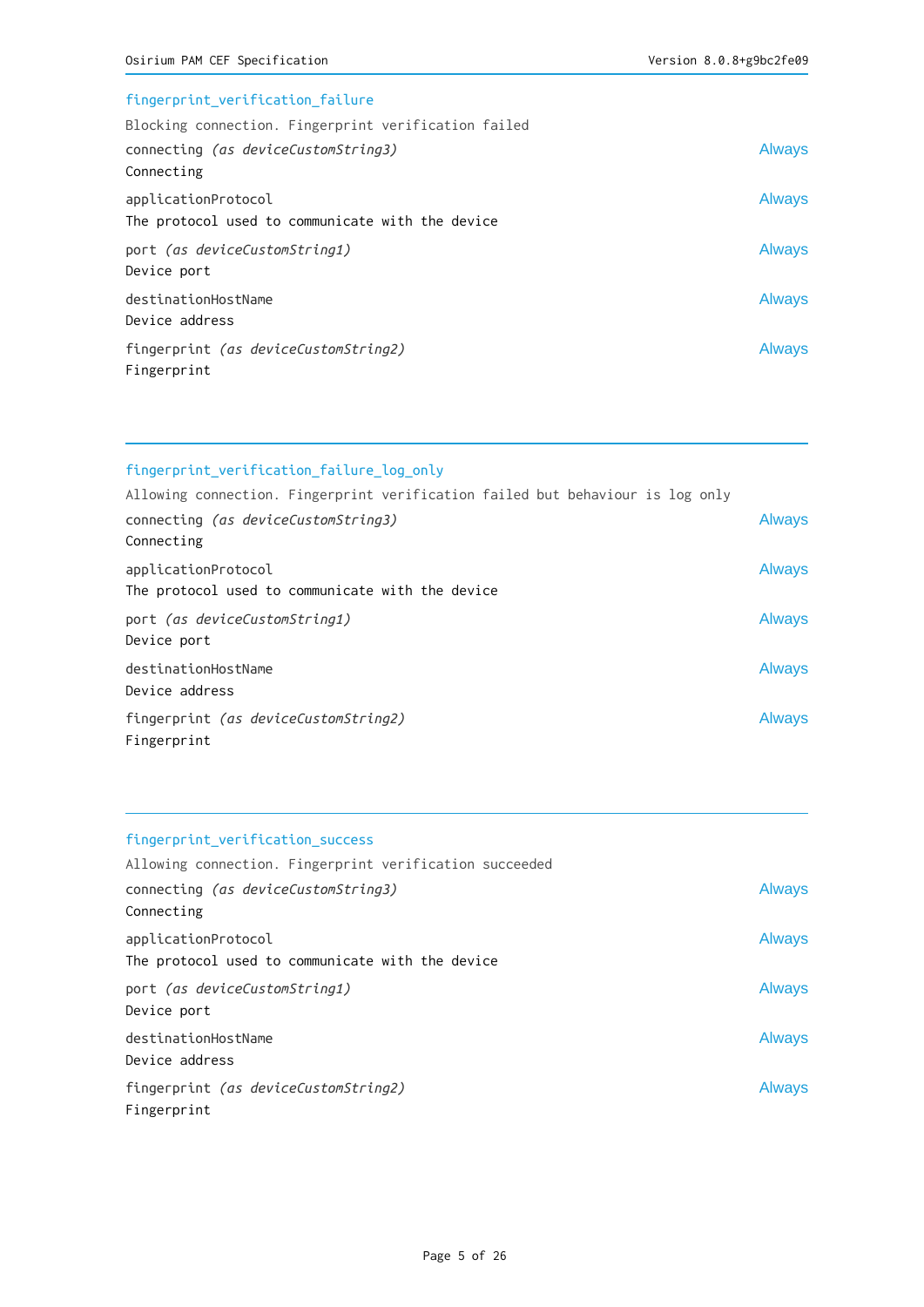| long_running_connection_to_device                                                   |                |
|-------------------------------------------------------------------------------------|----------------|
| A user has been connected to a device for a long time                               |                |
| destinationName (as deviceCustomString1)                                            | <b>Always</b>  |
| The name of the device relating to the event                                        |                |
| applicationProtocol                                                                 | <b>Always</b>  |
| The protocol used to communicate with the device                                    |                |
| changeTicketNames (as deviceCustomString6)                                          | <b>Always</b>  |
| The names of any change tickets associated with the connection                      |                |
| roleName (as deviceCustomString5)                                                   | <b>Always</b>  |
| The name of the role in which the user connected to the device                      |                |
| sourceAddress                                                                       | <b>Always</b>  |
| The address from which the user connected to the device                             |                |
| destinationUserName                                                                 | <b>Always</b>  |
| The account on the target device to which the event relates                         |                |
| channelToken (as deviceCustomString4)                                               | <b>Always</b>  |
| An arbitrary identifier useful for correlating events pertaining to this connection |                |
| sourceUserName                                                                      | <b>Always</b>  |
| The username of the platform user who initiated the action                          |                |
| duration (as deviceCustomString3)                                                   | <b>Always</b>  |
| The length of time the user has been connected that is now considered to be "long"  |                |
| destinationHostName                                                                 | When Available |
| The address of the device relating to the event                                     |                |
| MAPToolName (as deviceCustomString2)                                                | When Available |
| The name of the MAP tool used                                                       |                |

## password\_viewed\_on\_console

| A password was revealed on the break-glass console          |               |
|-------------------------------------------------------------|---------------|
| destinationUserName                                         | <b>Always</b> |
| The account on the target device to which the event relates |               |
| destinationHostName                                         | <b>Always</b> |
| The address of the device relating to the event             |               |
| destinationName (as deviceCustomString1)                    | <b>Always</b> |
| The name of the device relating to the event                |               |

| session_terminated_by_cluster                                          |               |
|------------------------------------------------------------------------|---------------|
| An administrator terminated a session                                  |               |
| nodeID (as deviceCustomString3)                                        | <b>Always</b> |
| The node name on which the event triggering the termination originated |               |
| sessionID (as deviceCustomString1)                                     | <b>Always</b> |
| The session which was terminated                                       |               |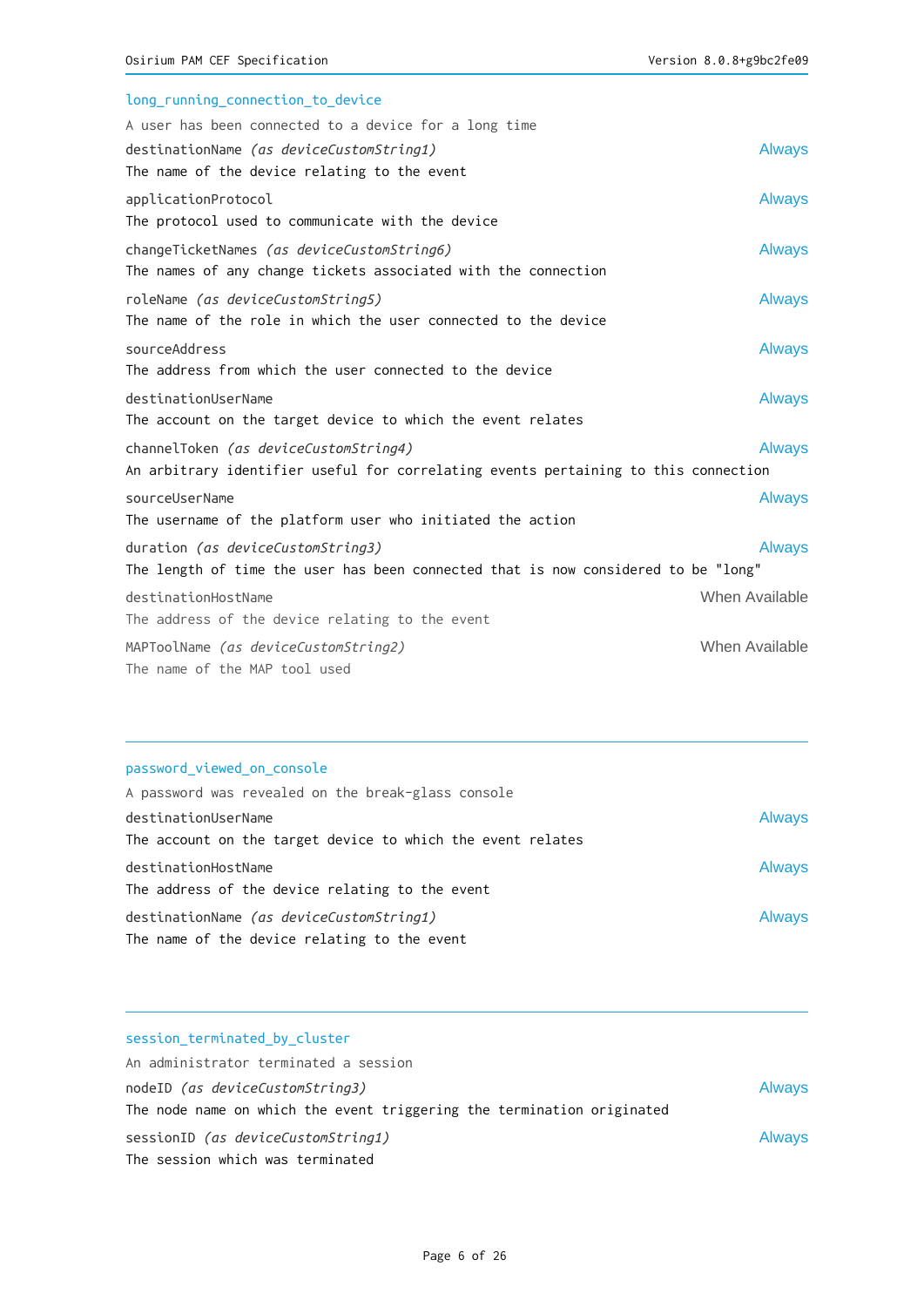## session\_terminated\_locally

| An administrator terminated a session                                                                                   |               |
|-------------------------------------------------------------------------------------------------------------------------|---------------|
| sourceUserDisplayName (as deviceCustomString2)<br>The human-readable name of the platform user who initiated the action | <b>Always</b> |
| sourceUserName<br>The username of the platform user who initiated the action                                            | <b>Always</b> |
| sessionID (as deviceCustomString1)<br>The session which was terminated                                                  | <b>Always</b> |

## task\_finished

| An automated task was completed                                       |                |
|-----------------------------------------------------------------------|----------------|
| sourceUserDisplayName (as deviceCustomString2)                        | <b>Always</b>  |
| The human-readable name of the platform user who initiated the action |                |
| destinationName (as deviceCustomString1)                              | <b>Always</b>  |
| The name of the device relating to the event                          |                |
| eventOutcome                                                          | <b>Always</b>  |
| The success/failure status of the action                              |                |
| destinationHostName                                                   | <b>Always</b>  |
| The address of the device relating to the event                       |                |
| sourceUserName                                                        | <b>Always</b>  |
| The username of the platform user who initiated the action            |                |
| taskName (as deviceCustomString6)                                     | When Available |
| The name assigned to the task that completed                          |                |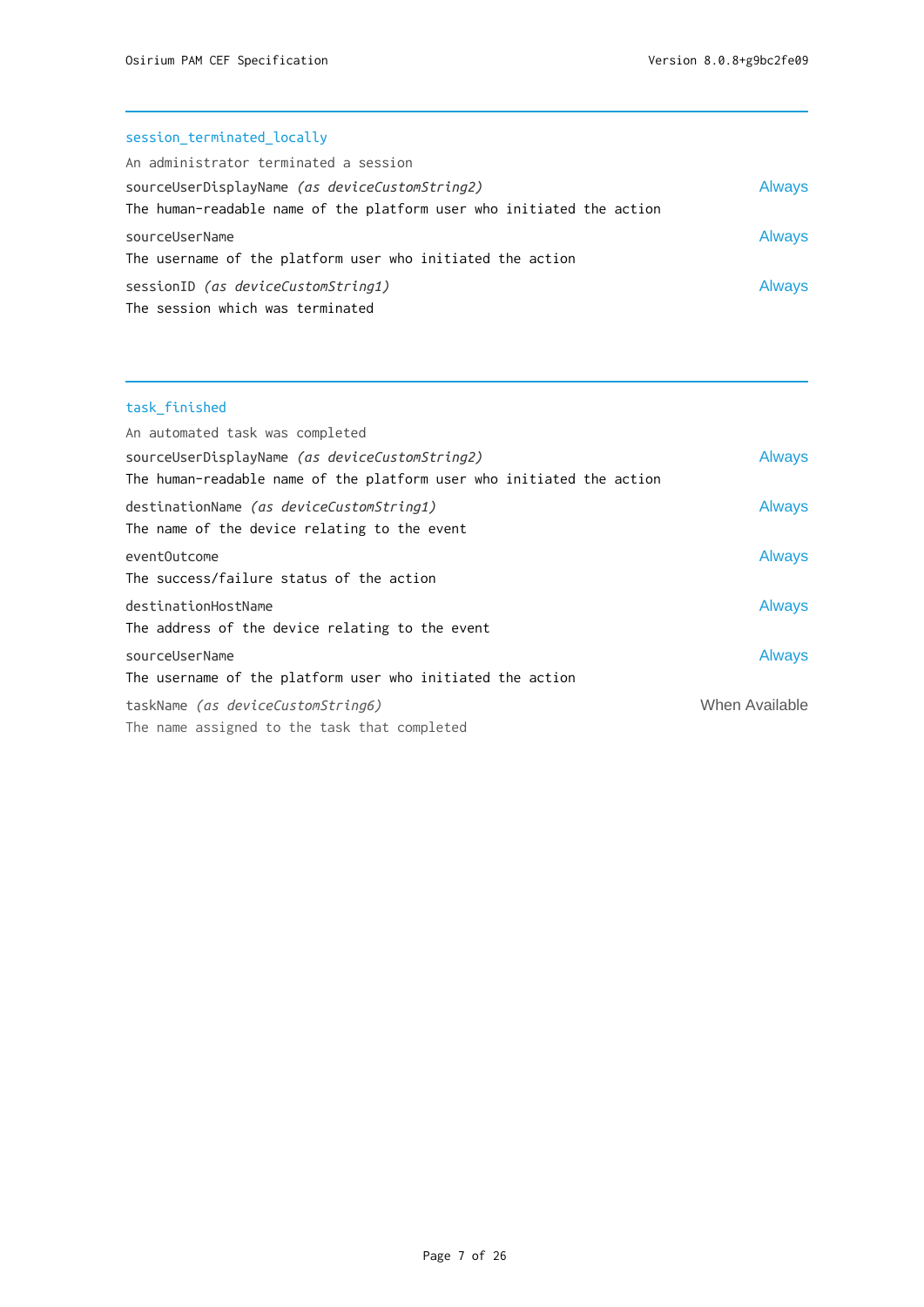## task\_queued

| A task was queued to run                                                                                                |                |
|-------------------------------------------------------------------------------------------------------------------------|----------------|
| destinationHostName                                                                                                     | <b>Always</b>  |
| The address of the device relating to the event                                                                         |                |
| taskName (as deviceCustomString6)<br>The name assigned to the queued task                                               | <b>Always</b>  |
| destinationName (as deviceCustomString1)<br>The name of the device relating to the event                                | <b>Always</b>  |
| sourceUserDisplayName (as deviceCustomString2)<br>The human-readable name of the platform user who initiated the action | When Available |
| destinationUserName<br>A argument required for logging when a "ad_account_password_changed" task is ran                 | When Available |
| domain (as deviceCustomString3)<br>A argument required for logging when a "ad_account_password_changed" task is ran     | When Available |
| sourceUserName<br>The username of the platform user who initiated the action                                            | When Available |

#### user\_acquired\_change\_ticket

| A user acquired a change ticket                                                                                         |               |
|-------------------------------------------------------------------------------------------------------------------------|---------------|
| changeTicketName (as deviceCustomString6)                                                                               | <b>Always</b> |
| The name of the change ticket acquired by the user                                                                      |               |
| sourceUserDisplayName (as deviceCustomString2)<br>The human-readable name of the platform user who initiated the action | <b>Always</b> |
| sourceUserName<br>The username of the platform user who initiated the action                                            | <b>Always</b> |
| destinationUserName<br>The user who has been associated with the change ticket                                          | <b>Always</b> |

| user_associated_change_ticket_with_connection                                                                           |               |
|-------------------------------------------------------------------------------------------------------------------------|---------------|
| A user associated a change ticket with a connection                                                                     |               |
| changeTicketName (as deviceCustomString6)                                                                               | <b>Always</b> |
| The name of the change ticket associated with the connection                                                            |               |
| sourceUserDisplayName (as deviceCustomString2)<br>The human-readable name of the platform user who initiated the action | <b>Always</b> |
| sourceUserName<br>The username of the platform user who initiated the action                                            | <b>Always</b> |
| externalId<br>The arbitrary identifier of the connection associated with the change ticket                              | <b>Always</b> |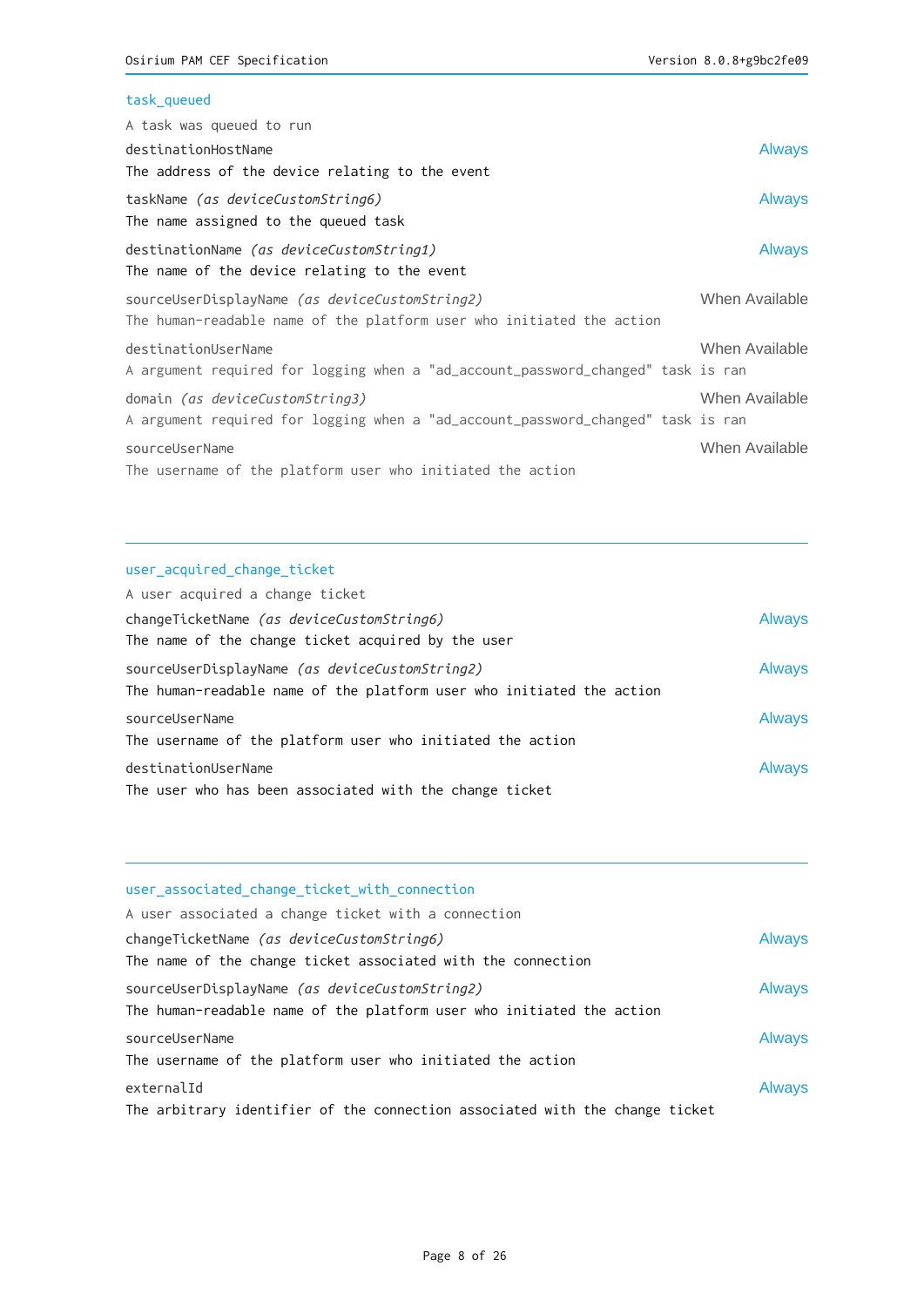## user\_cloned\_user

| A user created new user by copying portions of an existing user |                |
|-----------------------------------------------------------------|----------------|
| destinationUserName                                             | <b>Always</b>  |
| The username of the new user                                    |                |
| sourceUserName                                                  | <b>Always</b>  |
| The username of the platform user who initiated the action      |                |
| clonedUserName (as deviceCustomString2)                         | Always         |
| The username of the user from which the new user was derived    |                |
| emailAddress (as deviceCustomString3)                           | When Available |
| The email address of the new user                               |                |
| enabled (as deviceCustomString5)                                | When Available |
| Whether the new user is enabled                                 |                |
| expiresAt (as deviceCustomString4)                              | When Available |
| When the new user account is set to expire                      |                |
| authenticationType <i>(as deviceCustomString6)</i>              | When Available |
| The authentication type of the new user                         |                |
|                                                                 |                |

#### user\_commented\_on\_change\_ticket

| A user commented on a change ticket                                                                    |                |
|--------------------------------------------------------------------------------------------------------|----------------|
| sourceUserDisplayName (as deviceCustomString2)                                                         | <b>Always</b>  |
| The human-readable name of the platform user who initiated the action                                  |                |
| changeTicketName (as deviceCustomString6)<br>The name of the change ticket on which the user commented | <b>Always</b>  |
| sourceUserName                                                                                         | <b>Always</b>  |
| The username of the platform user who initiated the action                                             |                |
| comment (as deviceCustomString1)                                                                       | When Available |
| The comment the user made on the change ticket                                                         |                |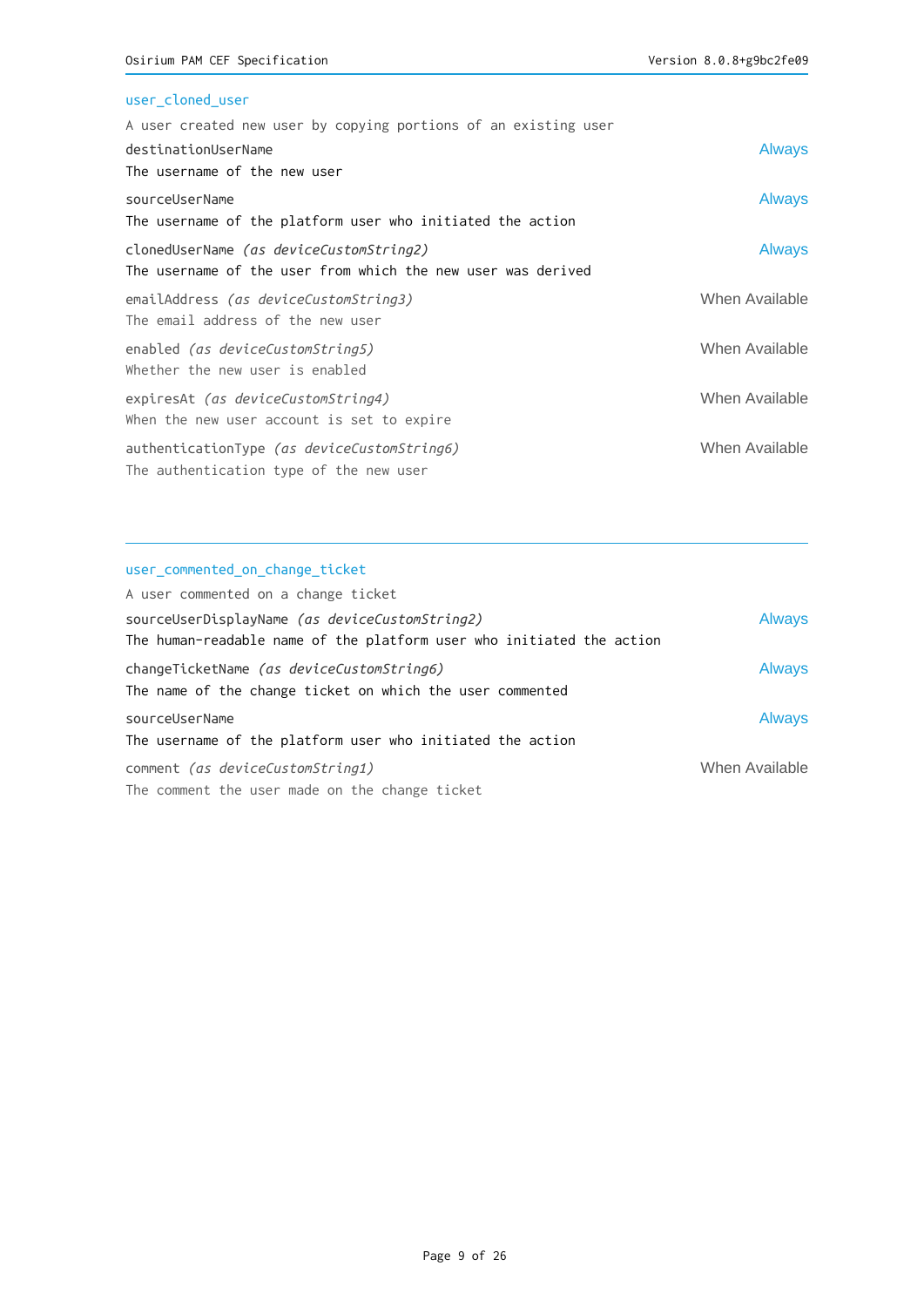| user_connected_to_device                                                            |                |
|-------------------------------------------------------------------------------------|----------------|
| A user connected to a device using Osirium PAM                                      |                |
| destinationName (as deviceCustomString1)                                            | <b>Always</b>  |
| The name of the device relating to the event                                        |                |
| applicationProtocol                                                                 | <b>Always</b>  |
| The protocol used to communicate with the device                                    |                |
| changeTicketNames (as deviceCustomString6)                                          | <b>Always</b>  |
| The names of any change tickets associated with the connection                      |                |
| roleName (as deviceCustomString5)                                                   | <b>Always</b>  |
| The name of the role in which the user connected to the device                      |                |
| sourceAddress                                                                       | <b>Always</b>  |
| The address from which the user connected to the device                             |                |
| destinationUserName                                                                 | <b>Always</b>  |
| The account on the target device to which the event relates                         |                |
| channelToken (as deviceCustomString4)                                               | <b>Always</b>  |
| An arbitrary identifier useful for correlating events pertaining to this connection |                |
| sourceUserName                                                                      | <b>Always</b>  |
| The username of the platform user who initiated the action                          |                |
| destinationHostName                                                                 | When Available |
| The address of the device relating to the event                                     |                |
| MAPToolName (as deviceCustomString2)                                                | When Available |
| The name of the MAP tool used                                                       |                |

#### user\_created\_access\_request

| A user created a new device access request                                                                            |               |
|-----------------------------------------------------------------------------------------------------------------------|---------------|
| sourceUserName                                                                                                        | <b>Always</b> |
| The username of the user who made the request                                                                         |               |
| destinationName (as deviceCustomString1)<br>The name of the device relating to the event                              | <b>Always</b> |
| until <i>(as deviceCustomDate2)</i><br>Human–readable date string that denotes when the access request is valid until | <b>Always</b> |
| from (as deviceCustomDate1)<br>Human-readable date string that denotes when the access request is valid from          | <b>Always</b> |
| destinationHostName<br>The address of the device relating to the event                                                | <b>Always</b> |
| When Available<br>destinationUserName<br>The account on the target device to which the event relates                  |               |
| When Available<br>taskName (as deviceProcessName)<br>The name of the task the user wants to run                       |               |
| When Available<br>toolName (as deviceCustomString3)<br>The human-readable name of the tool relating to the event      |               |
| When Available<br>message<br>The reason for requesting access                                                         |               |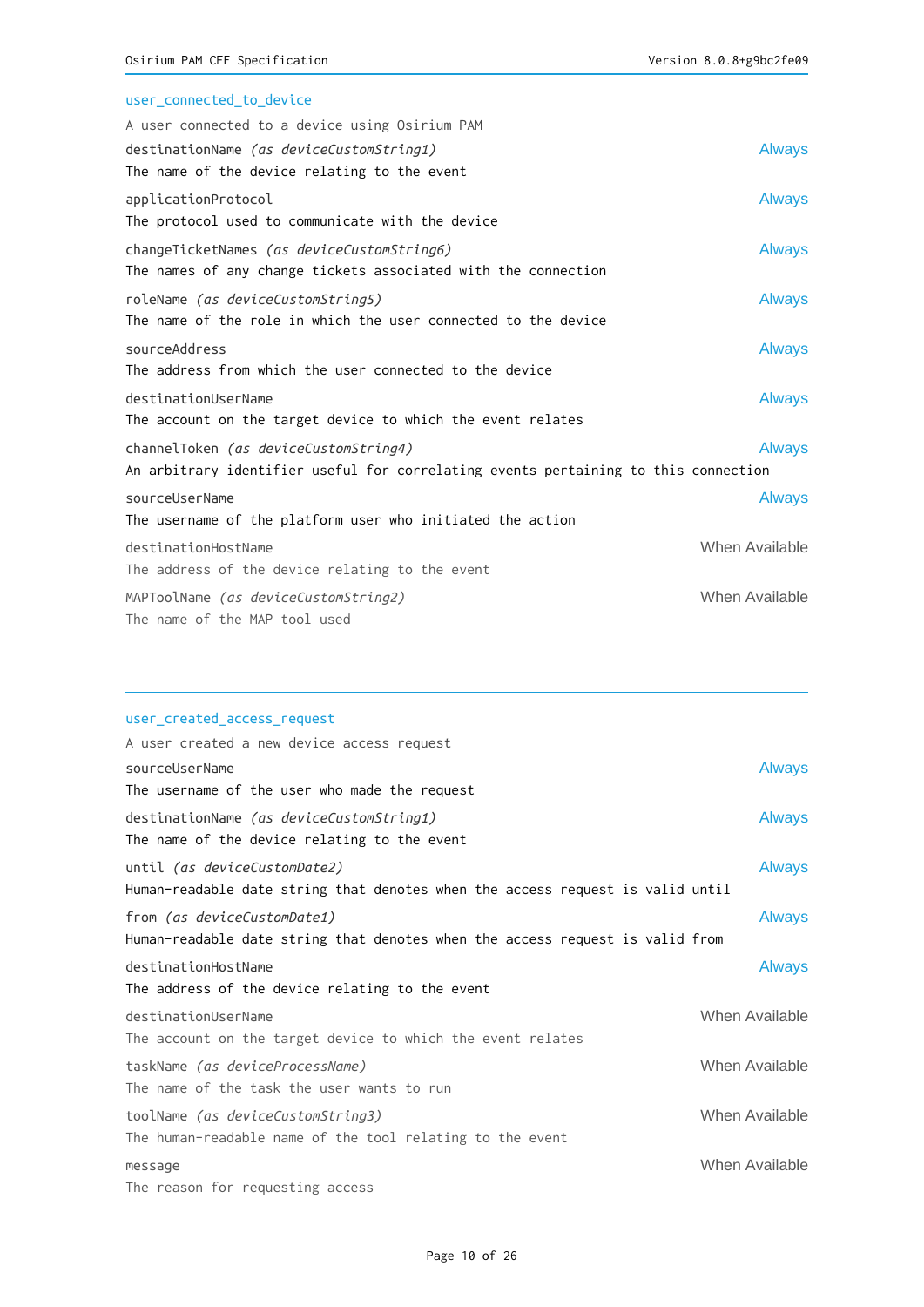# user\_created\_account\_mapping\_pattern

| A user created a new account mapping pattern                                  |               |
|-------------------------------------------------------------------------------|---------------|
| sourceUserDisplayName (as deviceCustomString2)                                | <b>Always</b> |
| The human-readable name of the platform user who initiated the action         |               |
| sourceUserName<br>The username of the platform user who initiated the action  | Always        |
| name (as deviceCustomString5)                                                 | <b>Always</b> |
| The newly created account mapping name                                        |               |
| pattern (as deviceCustomString6)<br>The newly created account mapping pattern | Always        |

#### user\_created\_auth\_service

| A user created an authentication service                                                                                |               |
|-------------------------------------------------------------------------------------------------------------------------|---------------|
| sourceUserDisplayName (as deviceCustomString2)<br>The human-readable name of the platform user who initiated the action | <b>Always</b> |
| authenticationServiceName (as deviceCustomString6)                                                                      | <b>Always</b> |
| The name of the authentication service                                                                                  |               |
| sourceUserName                                                                                                          | <b>Always</b> |
| The username of the platform user who initiated the action                                                              |               |

#### user\_created\_file

| A user created a file stored on Osirium PAM                                  |                |
|------------------------------------------------------------------------------|----------------|
| sourceUserDisplayName (as deviceCustomString2)                               | <b>Always</b>  |
| The human-readable name of the platform user who initiated the action        |                |
| sourceUserName<br>The username of the platform user who initiated the action | <b>Always</b>  |
| destinationHostName<br>The address of the device relating to the event       | When Available |
| destinationName (as deviceCustomString1)                                     | When Available |
| The name of the device relating to the event                                 |                |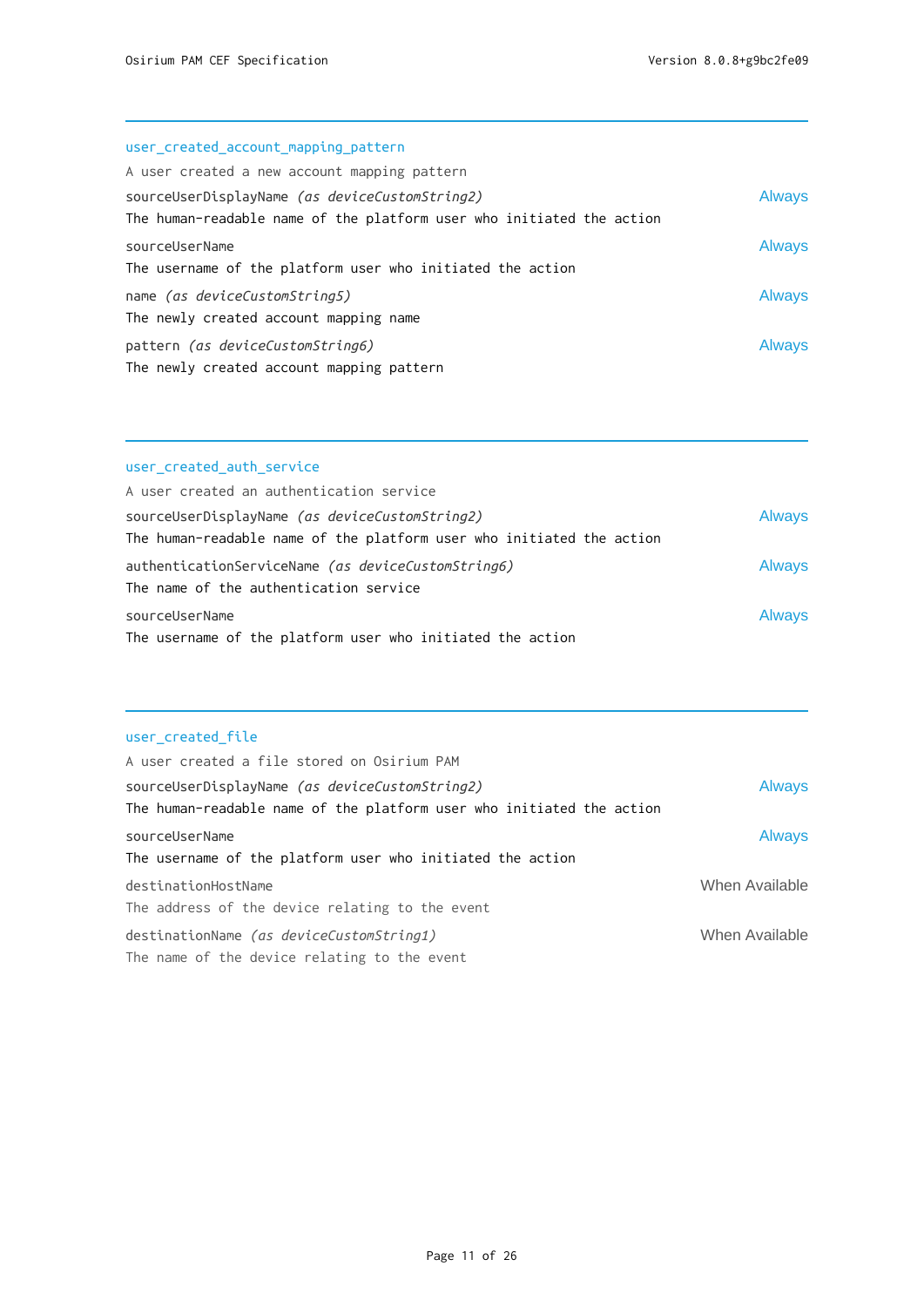## user\_created\_user

| <b>Always</b>  |
|----------------|
|                |
| <b>Always</b>  |
|                |
| <b>Always</b>  |
|                |
| When Available |
|                |
| When Available |
|                |
| When Available |
|                |
| When Available |
|                |
|                |

#### user\_created\_user\_group

| A user created a new user group                                       |               |
|-----------------------------------------------------------------------|---------------|
| sourceUserDisplayName (as deviceCustomString2)                        | <b>Always</b> |
| The human-readable name of the platform user who initiated the action |               |
| userGroupName (as deviceCustomString6)                                | <b>Always</b> |
| The name of the new user group                                        |               |
| userNames (as deviceCustomString5)                                    | <b>Always</b> |
| The usernames of the users in the new user group                      |               |
| sourceUserName                                                        | <b>Always</b> |
| The username of the platform user who initiated the action            |               |

#### user\_delete\_fingerprint\_failed

| A user failed to delete a fingerprint                                                                                   |               |
|-------------------------------------------------------------------------------------------------------------------------|---------------|
| sourceUserDisplayName (as deviceCustomString2)<br>The human-readable name of the platform user who initiated the action | <b>Always</b> |
| sourceUserName<br>The username of the platform user who initiated the action                                            | <b>Always</b> |
| fingerprintId <i>(as deviceCustomString4)</i><br>Fingerprint id                                                         | <b>Always</b> |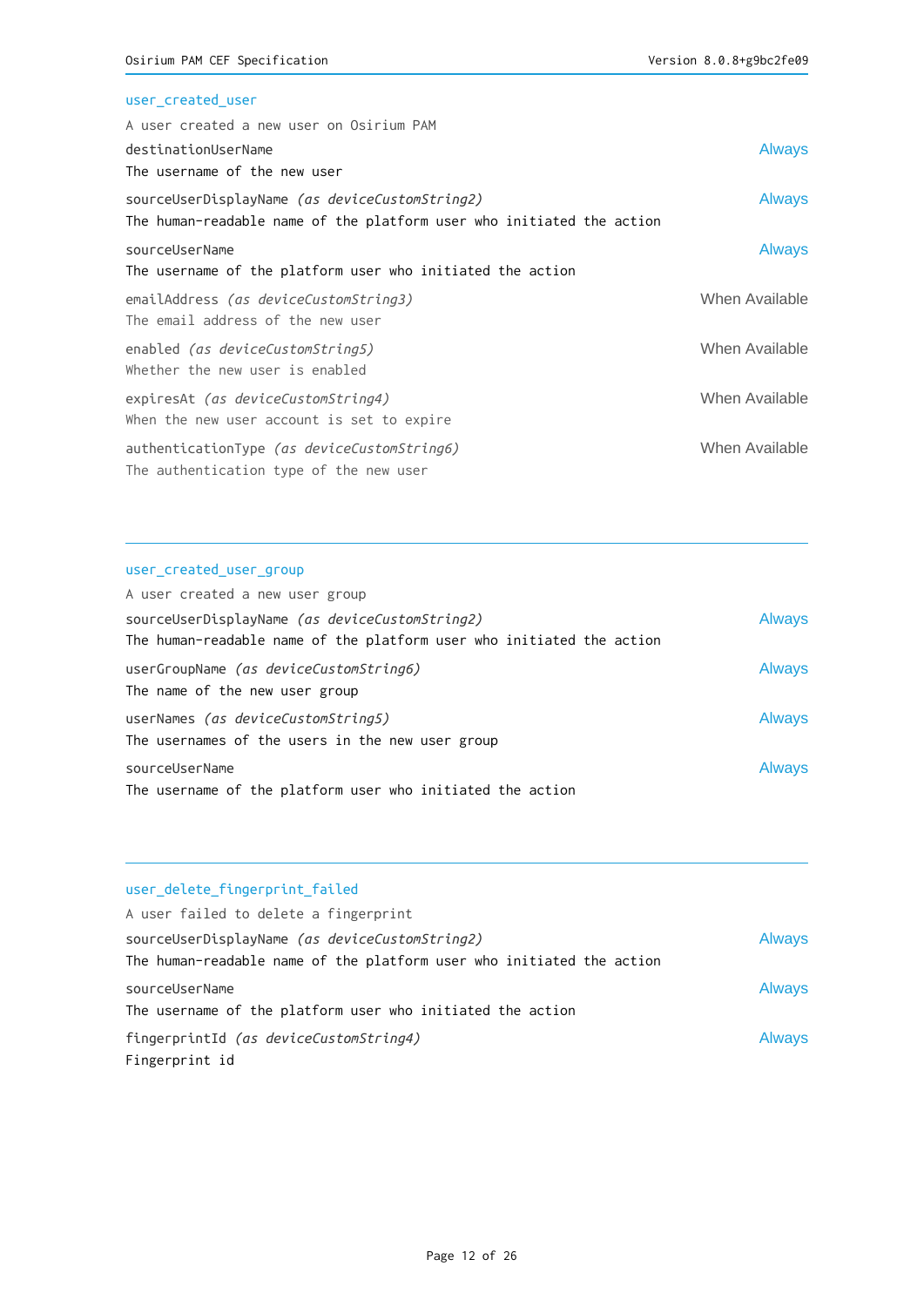# user\_deleted\_account\_mapping\_pattern A user deleted an account mapping pattern sourceUserDisplayName (as deviceCustomString2) and a series of the Always The human-readable name of the platform user who initiated the action name *(as deviceCustomString5)* Always The account mapping name that was deleted sourceUserName Always The username of the platform user who initiated the action pattern *(as deviceCustomString6)* Always The account mapping pattern that was deleted

#### user\_deleted\_auth\_service

| A user deleted an authentication service                                                                                |               |
|-------------------------------------------------------------------------------------------------------------------------|---------------|
| sourceUserDisplayName (as deviceCustomString2)<br>The human-readable name of the platform user who initiated the action | <b>Always</b> |
| authenticationServiceName (as deviceCustomString6)<br>The name of the authentication service                            | <b>Always</b> |
| sourceUserName<br>The username of the platform user who initiated the action                                            | <b>Always</b> |

#### user\_deleted\_file

| A user deleted a file stored on Osirium PAM                                              |                |
|------------------------------------------------------------------------------------------|----------------|
| sourceUserDisplayName (as deviceCustomString2)                                           | <b>Always</b>  |
| The human-readable name of the platform user who initiated the action                    |                |
| sourceUserName<br>The username of the platform user who initiated the action             | <b>Always</b>  |
| filePath<br>The full path of the file that was deleted, including the file name          | <b>Always</b>  |
| destinationHostName<br>The address of the device relating to the event                   | When Available |
| destinationName (as deviceCustomString1)<br>The name of the device relating to the event | When Available |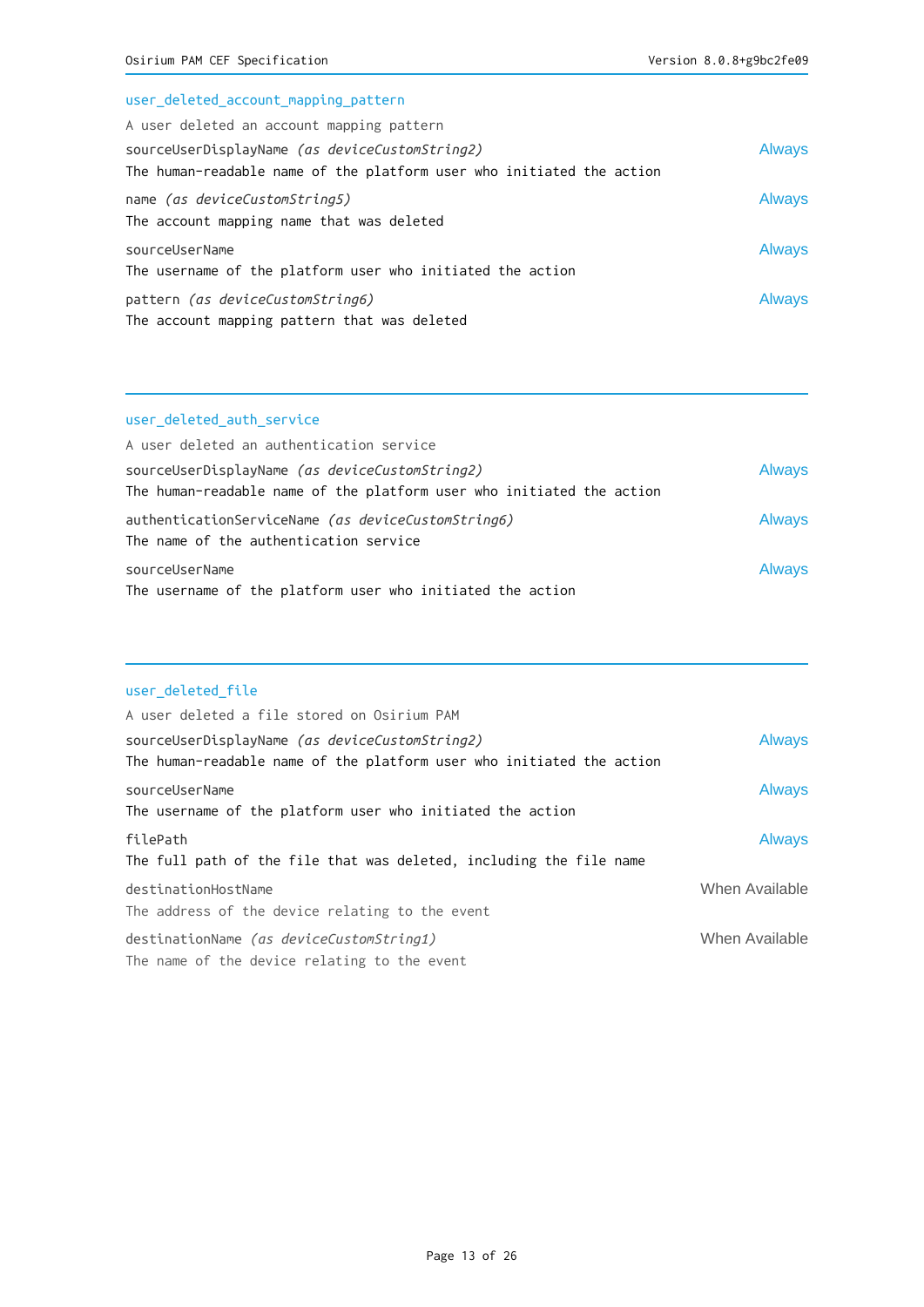#### user\_deleted\_fingerprint

| A user deleted a fingerprint                               |               |
|------------------------------------------------------------|---------------|
| fingerprint (as deviceCustomString5)                       | Always        |
| Deleted fingerprint                                        |               |
| toolName (as deviceCustomString3)                          | Always        |
| The human-readable name of the tool relating to the event  |               |
| fingerprintId (as deviceCustomString4)                     | Always        |
| Fingerprint id                                             |               |
| sourceUserName                                             | <b>Always</b> |
| The username of the platform user who initiated the action |               |

## user\_deleted\_user

| A user deleted a user from Osirium PAM                                |               |
|-----------------------------------------------------------------------|---------------|
| destinationUserName                                                   | <b>Always</b> |
| The username of the user that was deleted                             |               |
| sourceUserDisplayName (as deviceCustomString2)                        | <b>Always</b> |
| The human-readable name of the platform user who initiated the action |               |
| sourceUserName                                                        | <b>Always</b> |
| The username of the platform user who initiated the action            |               |

## user\_deleted\_user\_group

| A user deleted a user group                                           |               |
|-----------------------------------------------------------------------|---------------|
| userGroupName (as deviceCustomString6)                                | <b>Always</b> |
| The name of the deleted user group                                    |               |
| sourceUserDisplayName (as deviceCustomString2)                        | <b>Always</b> |
| The human-readable name of the platform user who initiated the action |               |
| sourceUserName                                                        | <b>Always</b> |
| The username of the platform user who initiated the action            |               |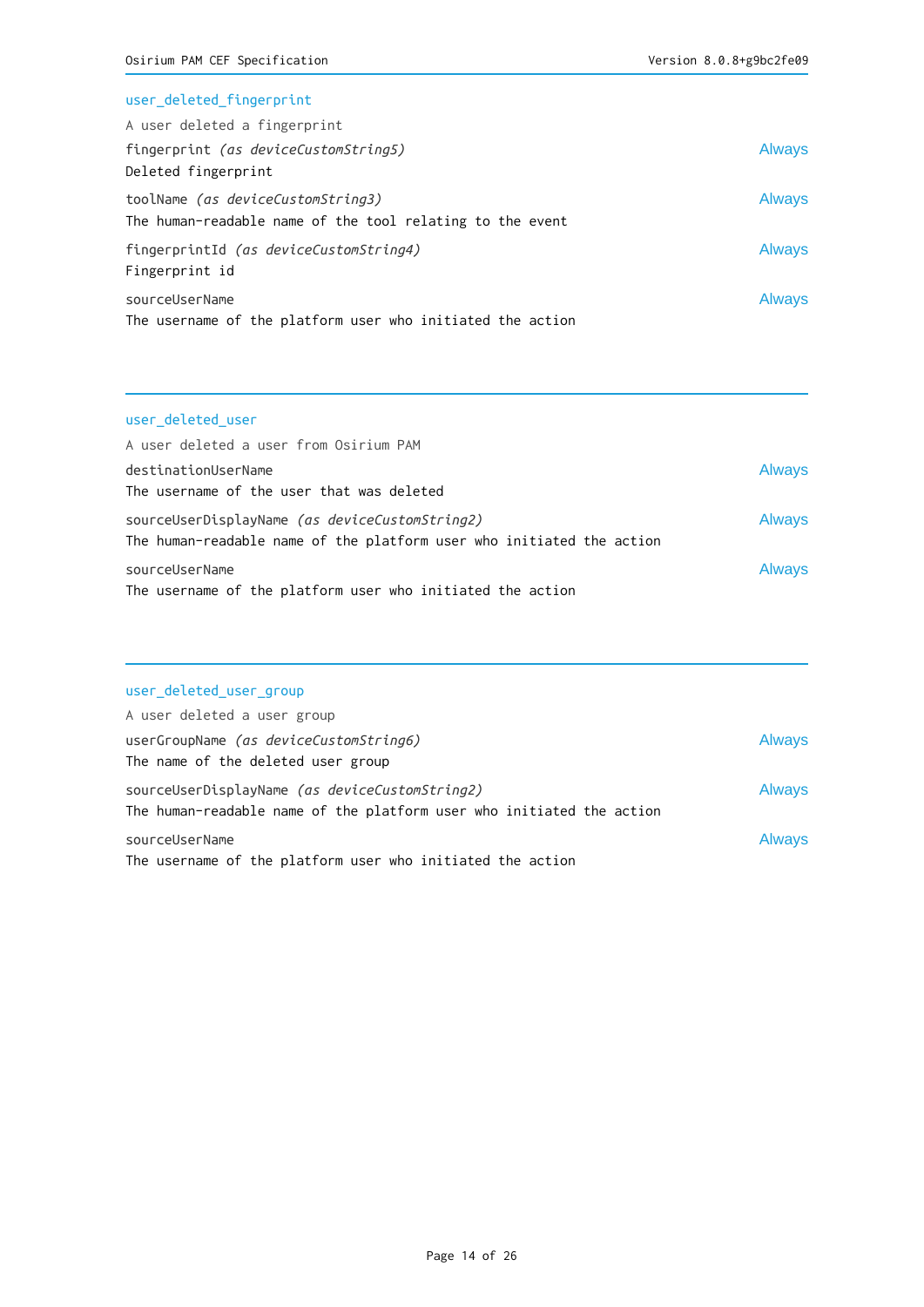| user disconnected from device                                                       |                |
|-------------------------------------------------------------------------------------|----------------|
| A user disconnected from a device                                                   |                |
| destinationName (as deviceCustomString1)                                            | <b>Always</b>  |
| The name of the device relating to the event                                        |                |
| applicationProtocol                                                                 | <b>Always</b>  |
| The protocol used to communicate with the device                                    |                |
| changeTicketNames (as deviceCustomString6)                                          | <b>Always</b>  |
| The names of any change tickets associated with the connection                      |                |
| roleName (as deviceCustomString5)                                                   | <b>Always</b>  |
| The name of the role in which the user connected to the device                      |                |
| sourceAddress                                                                       | <b>Always</b>  |
| The address from which the user connected to the device                             |                |
| destinationUserName                                                                 | <b>Always</b>  |
| The account on the target device to which the event relates                         |                |
| channelToken (as deviceCustomString4)                                               | <b>Always</b>  |
| An arbitrary identifier useful for correlating events pertaining to this connection |                |
| sourceUserName                                                                      | <b>Always</b>  |
| The username of the platform user who initiated the action                          |                |
| destinationHostName                                                                 | When Available |
| The address of the device relating to the event                                     |                |
| duration (as deviceCustomString3)                                                   | When Available |
| The length of time that the user was connected                                      |                |
| MAPToolName (as deviceCustomString2)                                                | When Available |
| The name of the MAP tool used                                                       |                |

## user\_downloaded\_breakglass\_document

| A user downloaded the breakglass document                  |               |
|------------------------------------------------------------|---------------|
| sourceUserName                                             | <b>Always</b> |
| The username of the platform user who initiated the action |               |

| user executed troubleshooting script                                  |               |
|-----------------------------------------------------------------------|---------------|
| A user executed a troubleshooting script on the PAM Server Console    |               |
| scriptArguments (as deviceCustomString6)                              | <b>Always</b> |
| The arguments passed to the script                                    |               |
| sourceUserDisplayName (as deviceCustomString2)                        | <b>Always</b> |
| The human-readable name of the platform user who initiated the action |               |
| sourceUserName                                                        | <b>Always</b> |
| The username of the platform user who initiated the action            |               |
| filename                                                              | <b>Always</b> |
| The name of the script that was executed on the console               |               |
|                                                                       |               |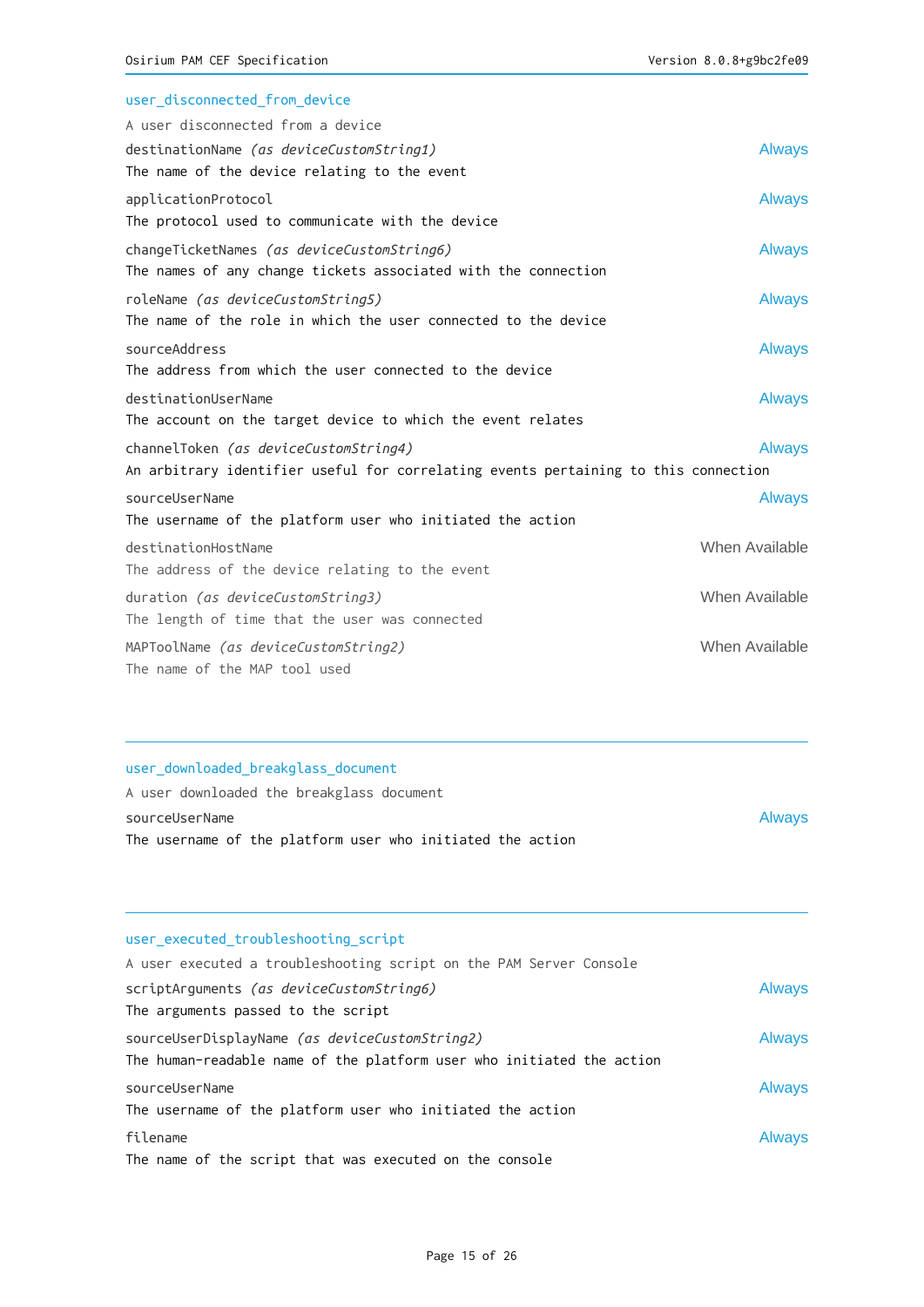| user_failed_login_odc                                                                    |                |
|------------------------------------------------------------------------------------------|----------------|
| A user failed to log in to Osirium PAM                                                   |                |
| sourceAddress                                                                            | <b>Always</b>  |
| The address from which the client attempted to connect                                   |                |
| destinationName (as deviceCustomString1)<br>The name of the device relating to the event | <b>Always</b>  |
|                                                                                          |                |
| destinationUserName                                                                      | <b>Always</b>  |
| The account on the target device to which the event relates                              |                |
| destinationHostName                                                                      | <b>Always</b>  |
| The address of the device relating to the event                                          |                |
| sourceUserName                                                                           | <b>Always</b>  |
| The username of the platform user who initiated the action                               |                |
| message                                                                                  | When Available |
| An error message about why the login attempt failed                                      |                |

# user\_failed\_to\_update\_device\_password

| A user failed to update the password on a device                      |               |
|-----------------------------------------------------------------------|---------------|
| sourceUserDisplayName (as deviceCustomString2)                        | <b>Always</b> |
| The human-readable name of the platform user who initiated the action |               |
| Reason                                                                | <b>Always</b> |
| The reason the password update did not proceed                        |               |
| destinationName (as deviceCustomString1)                              | Always        |
| The name of the device relating to the event                          |               |
| destinationUserName                                                   | <b>Always</b> |
| The account on the target device to which the event relates           |               |
| destinationHostName                                                   | <b>Always</b> |
| The address of the device relating to the event                       |               |
| sourceUserName                                                        | Always        |
| The username of the platform user who initiated the action            |               |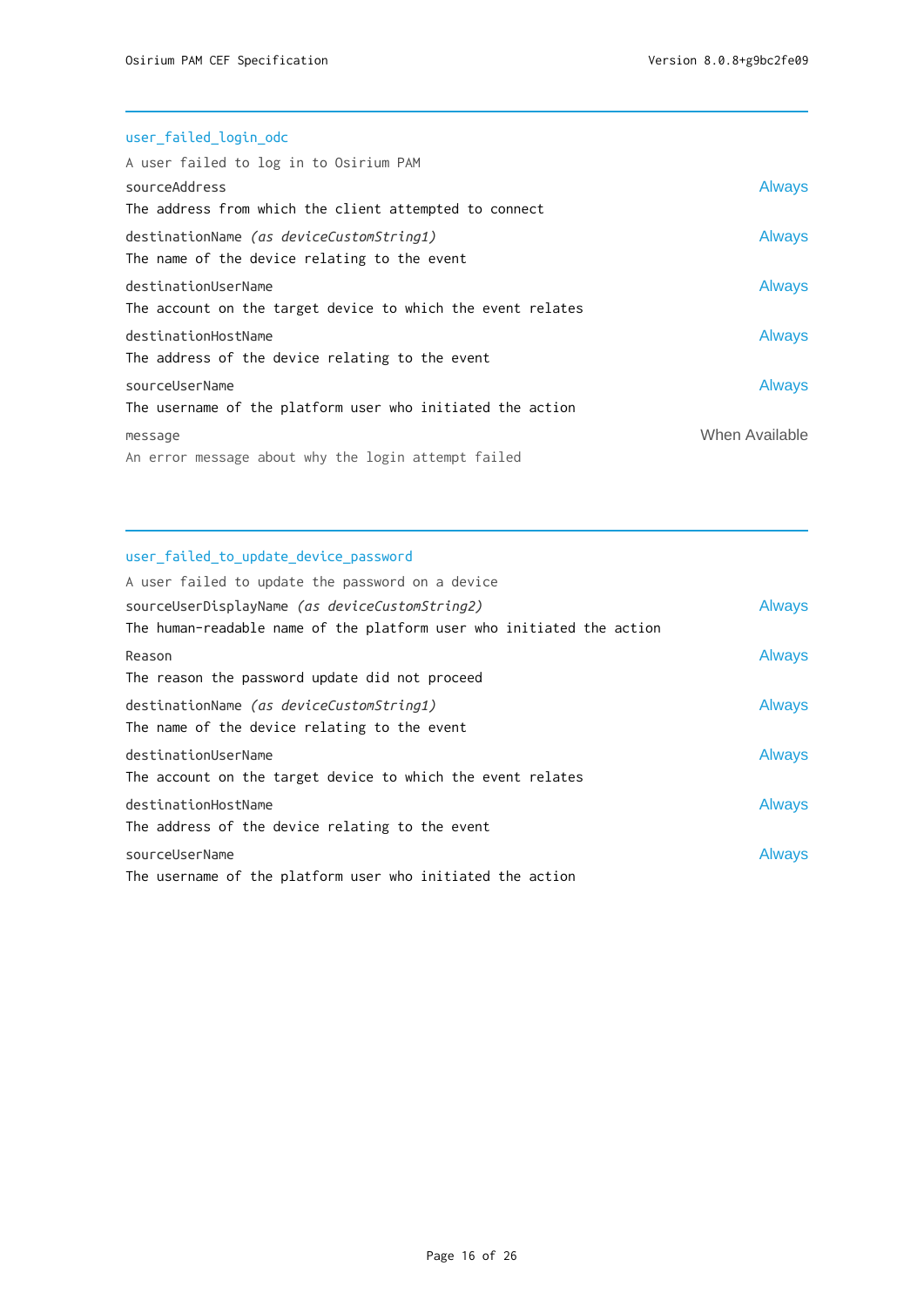## user\_forced\_secrets\_refresh

| A user forced a password refresh for an account                                                                         |                |
|-------------------------------------------------------------------------------------------------------------------------|----------------|
| destinationUserName                                                                                                     | <b>Always</b>  |
| The account on the target device to which the event relates                                                             |                |
| sourceUserDisplayName (as deviceCustomString2)<br>The human-readable name of the platform user who initiated the action | <b>Always</b>  |
| sourceUserName<br>The username of the platform user who initiated the action                                            | <b>Always</b>  |
| destinationHostName<br>The address of the device relating to the event                                                  | When Available |
| destinationName (as deviceCustomString1)<br>The name of the device relating to the event                                | When Available |
| authenticationServiceName (as deviceCustomString6)<br>The authentication service to which the account belongs           | When Available |

## user\_locked\_device\_account

| A user locked an account on a device                                  |               |
|-----------------------------------------------------------------------|---------------|
| destinationUserName                                                   | <b>Always</b> |
| The account on the target device to which the event relates           |               |
| sourceUserDisplayName (as deviceCustomString2)                        | <b>Always</b> |
| The human-readable name of the platform user who initiated the action |               |
| sourceUserName                                                        | <b>Always</b> |
| The username of the platform user who initiated the action            |               |

# user\_logged\_in\_odc

| A user logged in to Osirium PAM                             |               |
|-------------------------------------------------------------|---------------|
| sourceAddress                                               | <b>Always</b> |
| The address from which the client connected                 |               |
| destinationName (as deviceCustomString1)                    | <b>Always</b> |
| The name of the device relating to the event                |               |
| destinationUserName                                         | <b>Always</b> |
| The account on the target device to which the event relates |               |
| destinationHostName                                         | <b>Always</b> |
| The address of the device relating to the event             |               |
| sourceUserName                                              | <b>Always</b> |
| The username of the platform user who initiated the action  |               |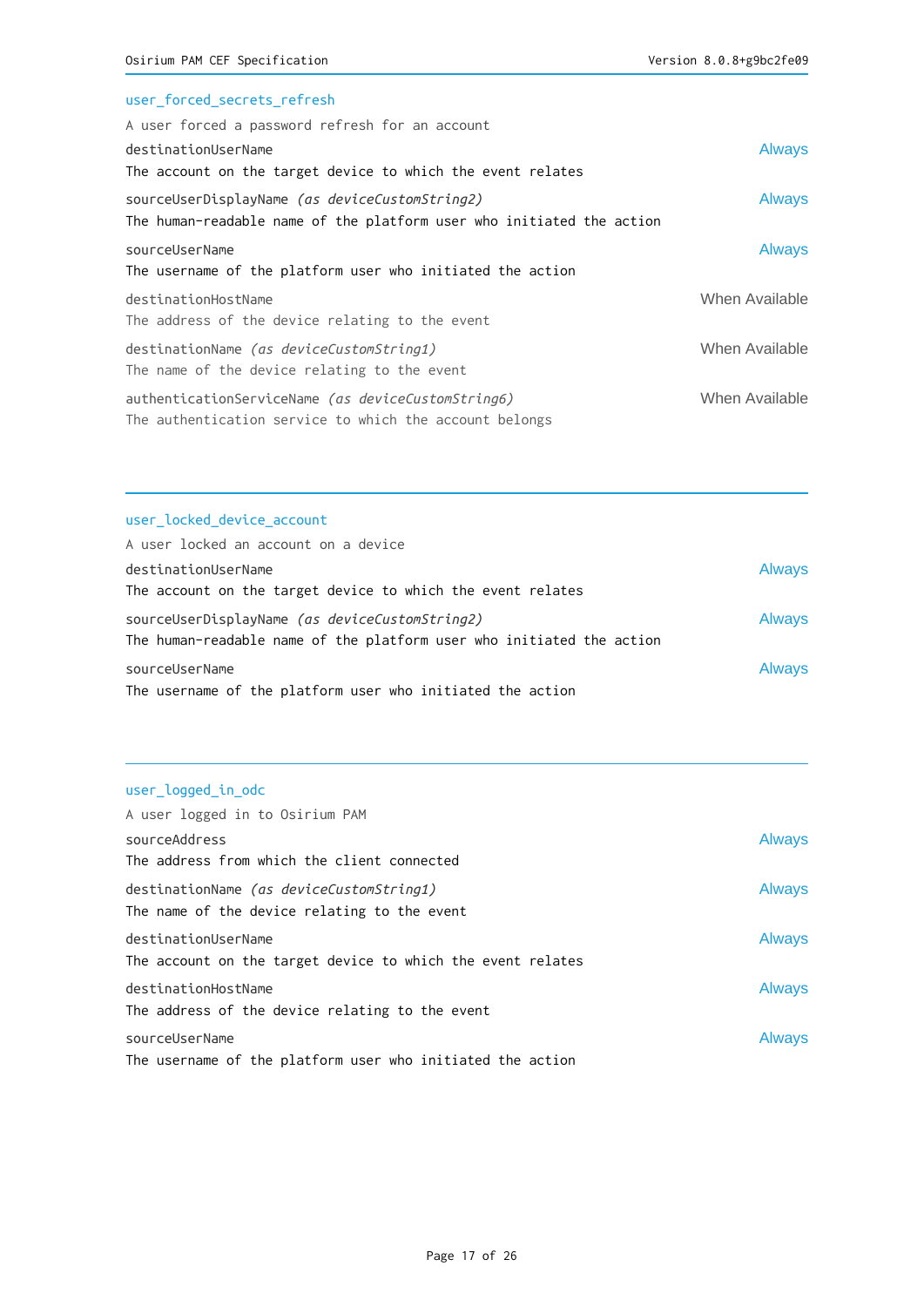| user_logged_out_odc                                                   |               |
|-----------------------------------------------------------------------|---------------|
| A user logged out from Osirium PAM                                    |               |
| sourceUserDisplayName (as deviceCustomString2)                        | <b>Always</b> |
| The human-readable name of the platform user who initiated the action |               |
| destinationName (as deviceCustomString1)                              | <b>Always</b> |
| The name of the device relating to the event                          |               |
| sourceAddress                                                         | Always        |
| The address from which the client was connected                       |               |
| destinationUserName                                                   | <b>Always</b> |
| The account on the target device to which the event relates           |               |
| destinationHostName                                                   | <b>Always</b> |
| The address of the device relating to the event                       |               |
| sourceUserName                                                        | Always        |
| The username of the platform user who initiated the action            |               |

## user\_login\_response\_required

| A user must respond to log in to Osirium PAM                |               |
|-------------------------------------------------------------|---------------|
| sourceAddress                                               | <b>Always</b> |
| The address from which the client connected                 |               |
| destinationName (as deviceCustomString1)                    | <b>Always</b> |
| The name of the device relating to the event                |               |
| destinationUserName                                         | <b>Always</b> |
| The account on the target device to which the event relates |               |
| destinationHostName                                         | <b>Always</b> |
| The address of the device relating to the event             |               |
| sourceUserName                                              | <b>Always</b> |
| The username of the platform user who initiated the action  |               |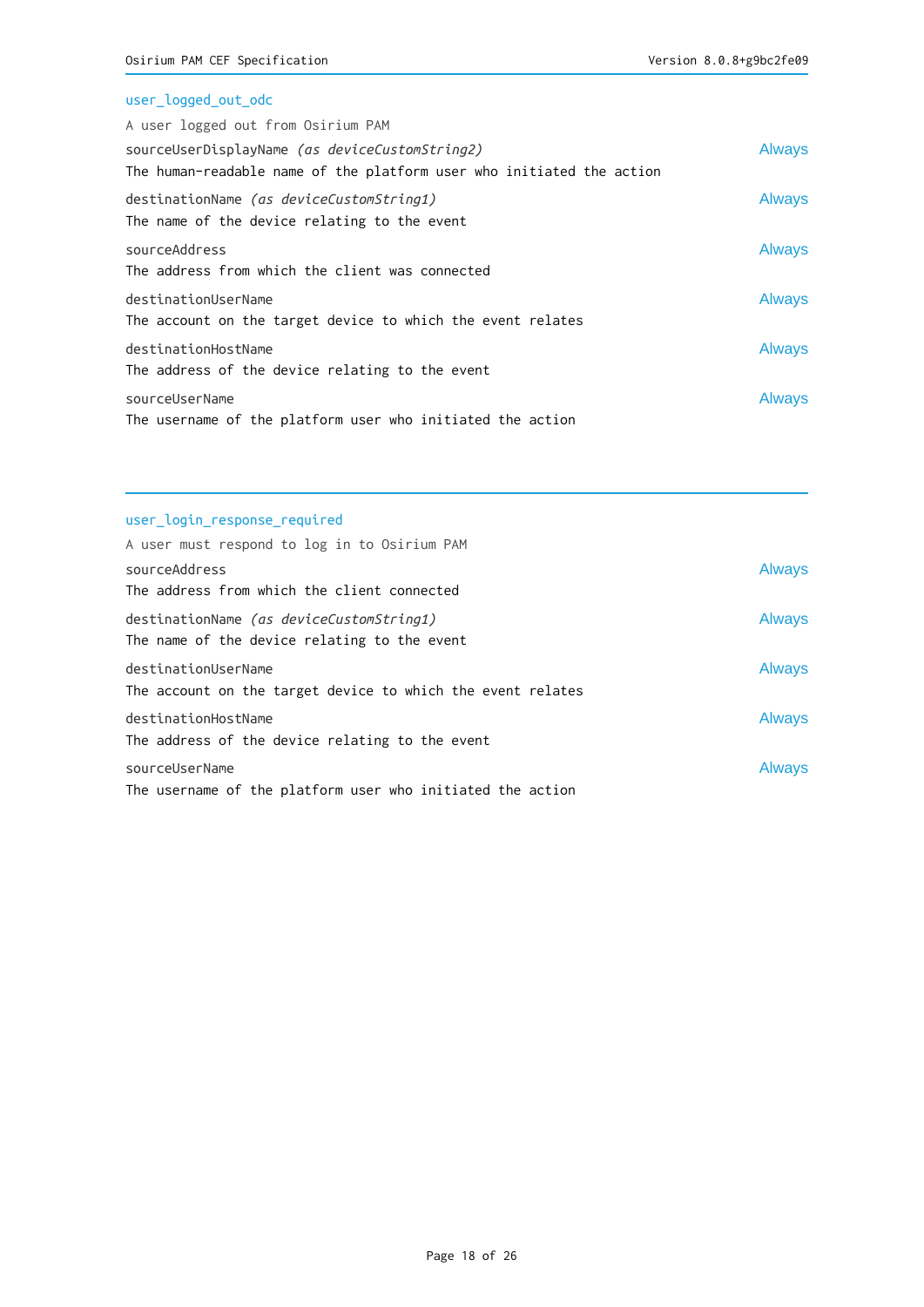| user_migrated_device_to_new_template                                                                             |               |
|------------------------------------------------------------------------------------------------------------------|---------------|
| A user migrated a device to use a new template                                                                   |               |
| destinationName (as deviceCustomString1)                                                                         | <b>Always</b> |
| The name of the device relating to the event                                                                     |               |
| oldTemplateVersion (as deviceCustomString3)                                                                      | <b>Always</b> |
| The version of the device templated that was used to handle the device configuration and<br>interactions         |               |
| newTemplateVersion (as deviceCustomString5)                                                                      | <b>Always</b> |
| The version of the device templated that will now be used to handle the device<br>configuration and interactions |               |
| templateVendor (as deviceCustomString6)                                                                          | <b>Always</b> |
| The vendor of the device that the template is targetting                                                         |               |
| oldTemplateName (as deviceCustomString2)                                                                         | <b>Always</b> |
| The name of the device template that was used to handle the device configuration and<br>interactions             |               |
| newTemplateName (as deviceCustomString4)                                                                         | <b>Always</b> |
| The name of the device template that will now be used to handle the device configuration<br>and interactions     |               |
| destinationHostName                                                                                              | <b>Always</b> |
| The address of the device relating to the event                                                                  |               |
| sourceUserName                                                                                                   | <b>Always</b> |
| The username of the platform user who initiated the action                                                       |               |

## user\_provisioned\_device

| A user provisioned a device                                                                                                                 |                |
|---------------------------------------------------------------------------------------------------------------------------------------------|----------------|
| destinationName (as deviceCustomString1)<br>The name of the device relating to the event                                                    | <b>Always</b>  |
| templateVendor <i>(as deviceCustomString6)</i><br>The vendor of the device that the template is targetting                                  | <b>Always</b>  |
| templateVersion (as deviceCustomString5)<br>The version of the device templated used to handle the device configuration and<br>interactions | <b>Always</b>  |
| sourceUserDisplayName <i>(as deviceCustomString2)</i><br>The human-readable name of the platform user who initiated the action              | <b>Always</b>  |
| templateName (as deviceCustomString4)<br>The name of the device template used to handle the device configuration and interactions           | <b>Always</b>  |
| destinationHostName<br>The address of the device relating to the event                                                                      | <b>Always</b>  |
| sourceUserName<br>The username of the platform user who initiated the action                                                                | <b>Always</b>  |
| authServiceName (as deviceCustomString3)<br>The human-readable name of the auth service the device was provisioned with                     | When Available |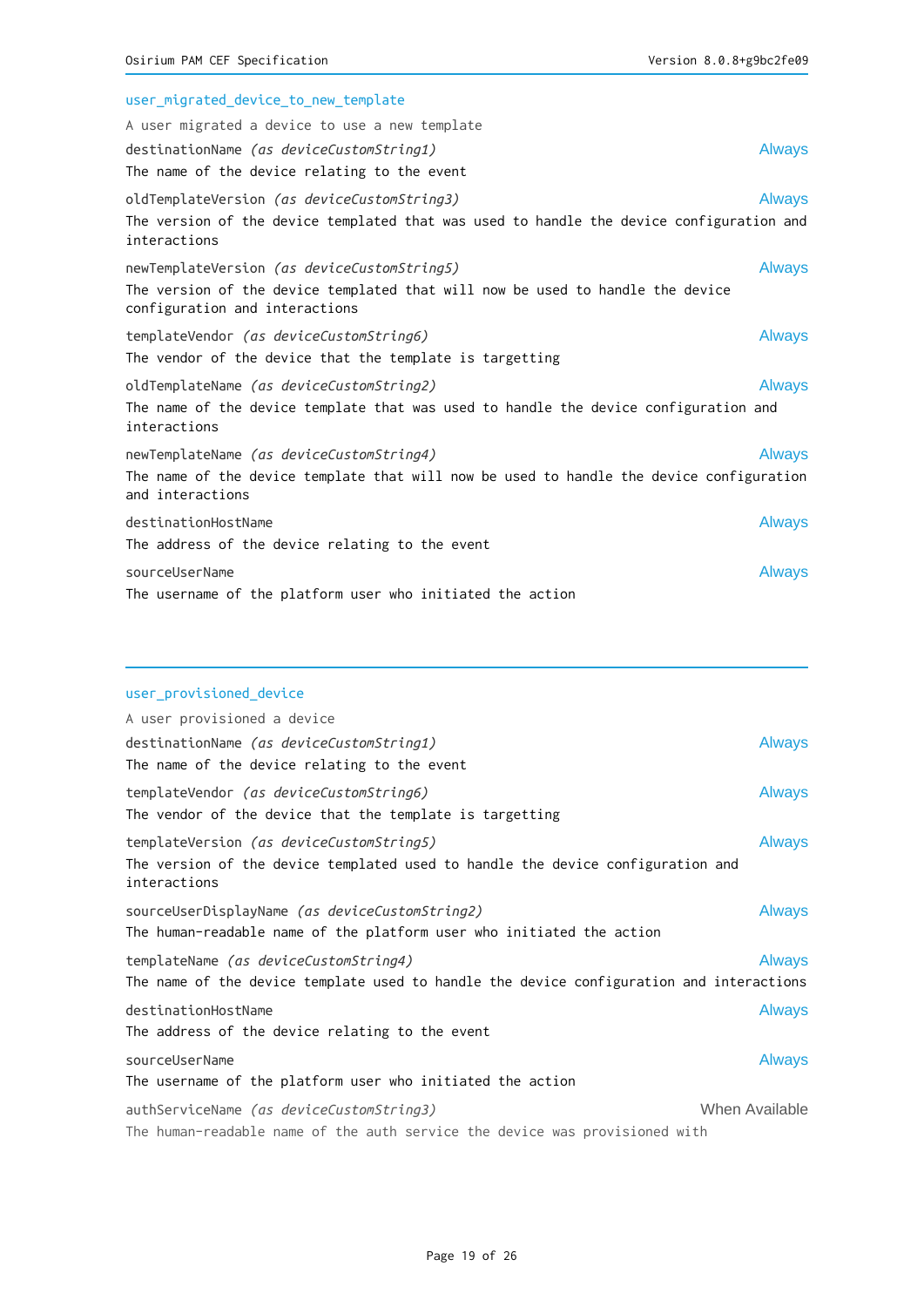## user\_read\_device\_file

| A user read the contents of a file on a device                        |               |
|-----------------------------------------------------------------------|---------------|
| sourceUserDisplayName (as deviceCustomString2)                        | <b>Always</b> |
| The human-readable name of the platform user who initiated the action |               |
| destinationName (as deviceCustomString1)                              | <b>Always</b> |
| The name of the device relating to the event                          |               |
| filePath                                                              | <b>Always</b> |
| The full path on the device of the file that was read                 |               |
| destinationUserName                                                   | <b>Always</b> |
| The account on the target device to which the event relates           |               |
| destinationHostName                                                   | <b>Always</b> |
| The address of the device relating to the event                       |               |
| sourceUserName                                                        | <b>Always</b> |
| The username of the platform user who initiated the action            |               |

## user\_released\_change\_ticket

| A user released a change ticket                                       |                |
|-----------------------------------------------------------------------|----------------|
| sourceUserDisplayName (as deviceCustomString2)                        | <b>Always</b>  |
| The human-readable name of the platform user who initiated the action |                |
| sourceUserName                                                        | <b>Always</b>  |
| The username of the platform user who initiated the action            |                |
| changeTicketName (as deviceCustomString6)                             | <b>Always</b>  |
| The name of the change ticket released by the user                    |                |
| destinationUserName                                                   | When Available |
| The username of the user who was associated with the change ticket    |                |

## user\_requested\_profile\_deletion

| A user requested the deletion of a profile                            |               |
|-----------------------------------------------------------------------|---------------|
| profileName (as deviceCustomString6)                                  | <b>Always</b> |
| The name of the profile to be deleted                                 |               |
| sourceUserDisplayName (as deviceCustomString2)                        | <b>Always</b> |
| The human-readable name of the platform user who initiated the action |               |
| sourceUserName                                                        | <b>Always</b> |
| The username of the platform user who initiated the action            |               |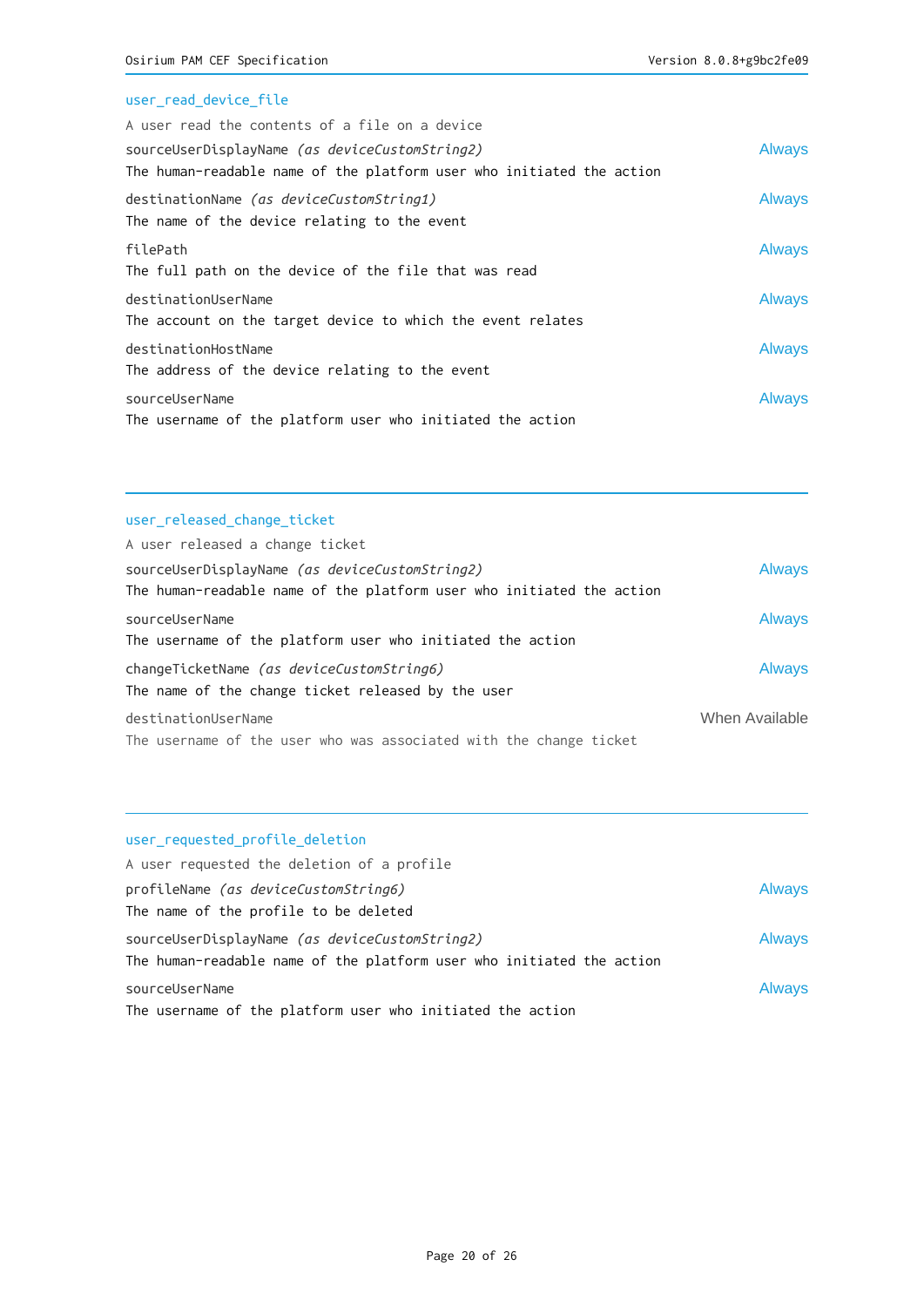| user_responded_to_access_request                                               |                |
|--------------------------------------------------------------------------------|----------------|
| A user responded to a device access request                                    |                |
| response (as deviceCustomString6)                                              | <b>Always</b>  |
| The response the user gave to the access request                               |                |
| requesterUserName (as deviceCustomString4)                                     | <b>Always</b>  |
| The username of the user who made the request                                  |                |
| destinationName (as deviceCustomString1)                                       | <b>Always</b>  |
| The name of the device relating to the event                                   |                |
| until (as deviceCustomDate2)                                                   | <b>Always</b>  |
| Human-readable date string that denotes when the access request is valid until |                |
| requesterUserDisplayName (as deviceCustomString3)                              | <b>Always</b>  |
| The display name of the user who made the request                              |                |
| from (as deviceCustomDate1)                                                    | <b>Always</b>  |
| Human-readable date string that denotes when the access request is valid from  |                |
| sourceUserDisplayName (as deviceCustomString2)                                 | <b>Always</b>  |
| The human-readable name of the platform user who initiated the action          |                |
| destinationHostName                                                            | <b>Always</b>  |
| The address of the device relating to the event                                |                |
| sourceUserName                                                                 | <b>Always</b>  |
| The username of the platform user who initiated the action                     |                |
| destinationUserName                                                            | When Available |
| The account on the target device to which the event relates                    |                |
| taskName (as deviceProcessName)                                                | When Available |
| The name of the task the user wants to run                                     |                |
| toolName (as deviceCustomString5)                                              | When Available |
| The human-readable name of the tool relating to the event                      |                |

## user\_revealed\_secrets

| A user revealed the secrets for an account                            |                |
|-----------------------------------------------------------------------|----------------|
| destinationUserName                                                   | <b>Always</b>  |
| The account on the target device to which the event relates           |                |
| sourceUserDisplayName (as deviceCustomString2)                        | <b>Always</b>  |
| The human-readable name of the platform user who initiated the action |                |
| sourceUserName                                                        | <b>Always</b>  |
| The username of the platform user who initiated the action            |                |
| destinationHostName                                                   | When Available |
| The address of the device relating to the event                       |                |
| destinationName (as deviceCustomString1)                              | When Available |
| The name of the device relating to the event                          |                |
| authenticationServiceName (as deviceCustomString6)                    | When Available |
| The authentication service to which the account belongs               |                |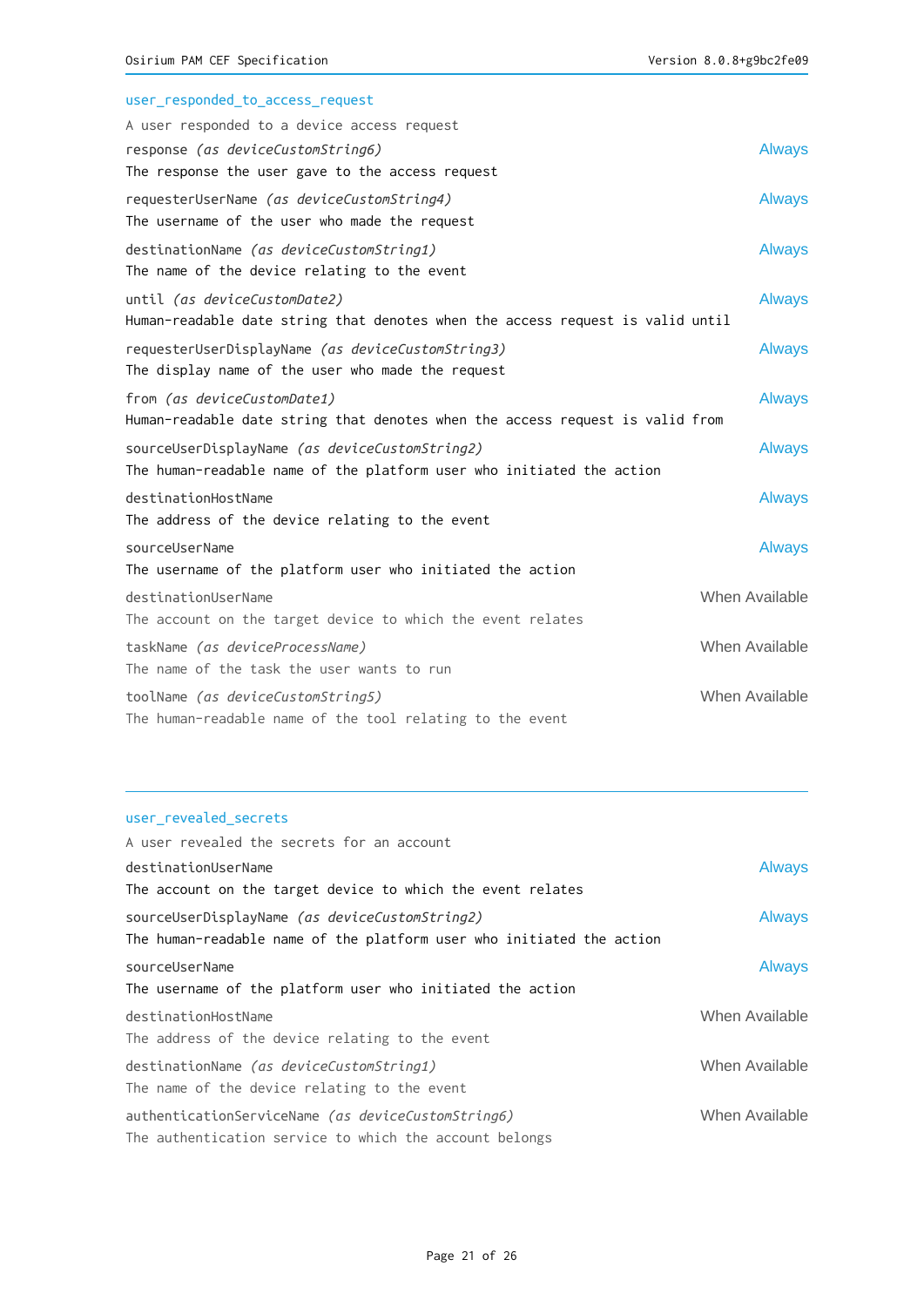## user\_revealed\_secrets\_history

| A user revealed the secrets history for an account                                                                      |                |
|-------------------------------------------------------------------------------------------------------------------------|----------------|
| destinationUserName                                                                                                     | <b>Always</b>  |
| The account on the target device to which the event relates                                                             |                |
| sourceUserDisplayName (as deviceCustomString2)<br>The human-readable name of the platform user who initiated the action | <b>Always</b>  |
| sourceUserName<br>The username of the platform user who initiated the action                                            | <b>Always</b>  |
| numberRevealed (as deviceCustomNumber1)<br>The number of historical secrets that were revealed                          | <b>Always</b>  |
| destinationHostName<br>The address of the device relating to the event                                                  | When Available |
| destinationName (as deviceCustomString1)<br>The name of the device relating to the event                                | When Available |
| authenticationServiceName (as deviceCustomString6)<br>The authentication service to which the account belongs           | When Available |

#### user\_rolled\_back\_device\_passwords

| A user rolled back the passwords on a device                                             |               |
|------------------------------------------------------------------------------------------|---------------|
| sourceUserDisplayName (as deviceCustomString2)                                           | <b>Always</b> |
| The human-readable name of the platform user who initiated the action                    |               |
| destinationName (as deviceCustomString1)<br>The name of the device relating to the event | <b>Always</b> |
| destinationHostName                                                                      | <b>Always</b> |
| The address of the device relating to the event                                          |               |
| sourceUserName                                                                           | <b>Always</b> |
| The username of the platform user who initiated the action                               |               |

#### user\_started\_deleting\_auth\_service

| A user triggered the deletion and cleanup of an authentication service                                     |               |
|------------------------------------------------------------------------------------------------------------|---------------|
| sourceUserDisplayName (as deviceCustomString2)                                                             | <b>Always</b> |
| The human-readable name of the platform user who initiated the action                                      |               |
| authenticationServiceName (as deviceCustomString6)<br>The name of the authentication service being deleted | <b>Always</b> |
| sourceUserName<br>The username of the platform user who initiated the action                               | <b>Always</b> |
| forced (as deviceCustomString5)<br>Whether the deletion was forced                                         | <b>Always</b> |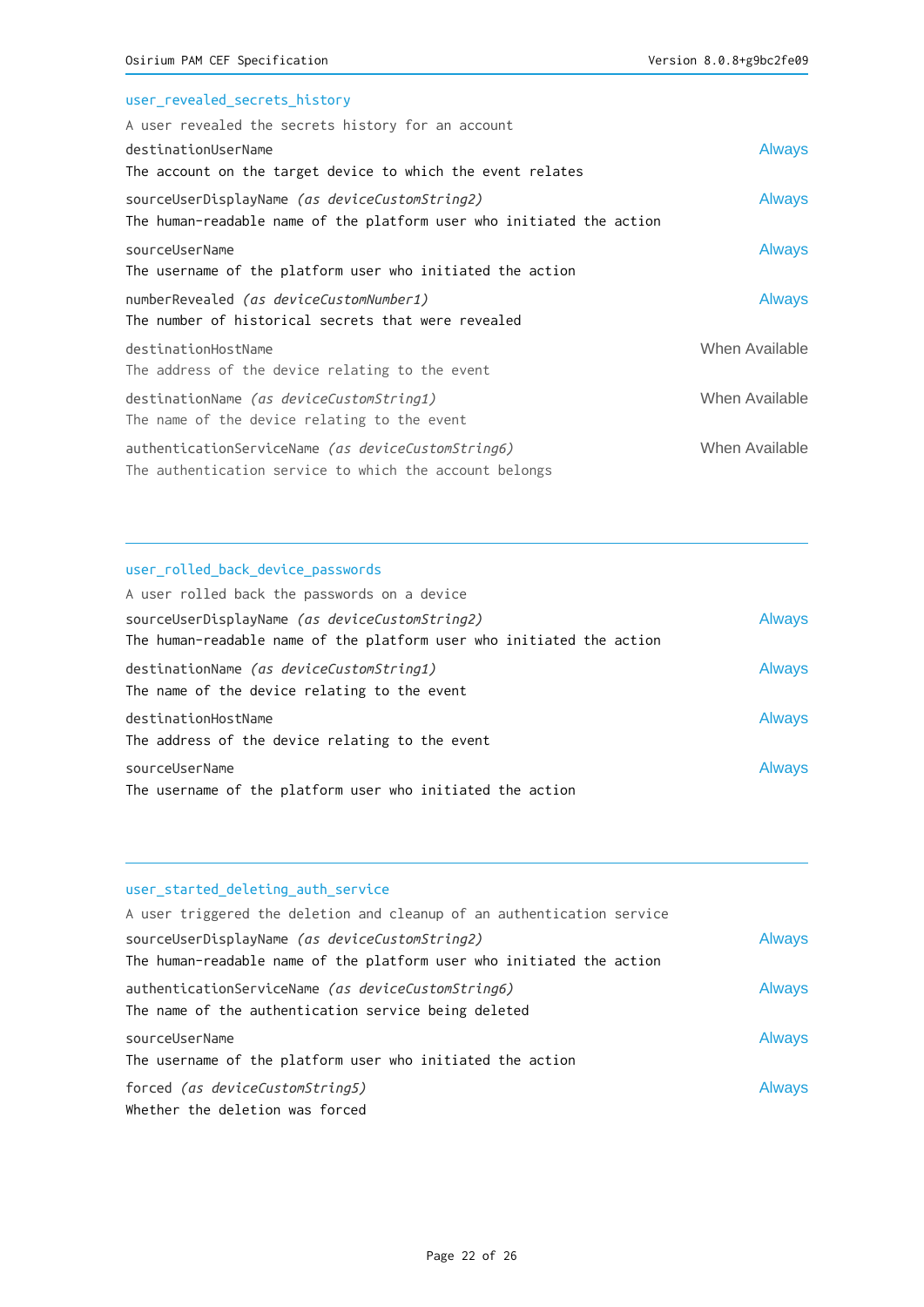## user\_started\_deleting\_user

| A user initiated the deletion of another user on Osirium PAM                                                                                          |               |
|-------------------------------------------------------------------------------------------------------------------------------------------------------|---------------|
| sourceUserDisplayName (as deviceCustomString2)                                                                                                        | <b>Always</b> |
| The human-readable name of the platform user who initiated the action                                                                                 |               |
| sourceUserName<br>The username of the platform user who initiated the action                                                                          | <b>Always</b> |
| droppedActiveConnetions (as deviceCustomString6)<br>Whether Osirium PAM dropped active connections from the user in order to initiate the<br>deletion | <b>Always</b> |
| destinationUserName<br>The name of the user being deleted                                                                                             | <b>Always</b> |

## user\_unlocked\_device\_account

| A user unlocked an account on a device                                |               |
|-----------------------------------------------------------------------|---------------|
| destinationUserName                                                   | <b>Always</b> |
| The account on the target device to which the event relates           |               |
| sourceUserDisplayName (as deviceCustomString2)                        | <b>Always</b> |
| The human-readable name of the platform user who initiated the action |               |
| sourceUserName                                                        | <b>Always</b> |
| The username of the platform user who initiated the action            |               |

## user\_unprovisioned\_device

| A user unprovisioned a device                                         |               |
|-----------------------------------------------------------------------|---------------|
| sourceUserDisplayName <i>(as deviceCustomString2)</i>                 | <b>Always</b> |
| The human-readable name of the platform user who initiated the action |               |
| destinationName <i>(as deviceCustomString1)</i>                       | <b>Always</b> |
| The name of the device relating to the event                          |               |
| destinationHostName                                                   | <b>Always</b> |
| The address of the device relating to the event                       |               |
| forced (as deviceCustomString6)                                       | <b>Always</b> |
| Whether the device was forcibly unprovisioned                         |               |
| sourceUserName                                                        | <b>Always</b> |
| The username of the platform user who initiated the action            |               |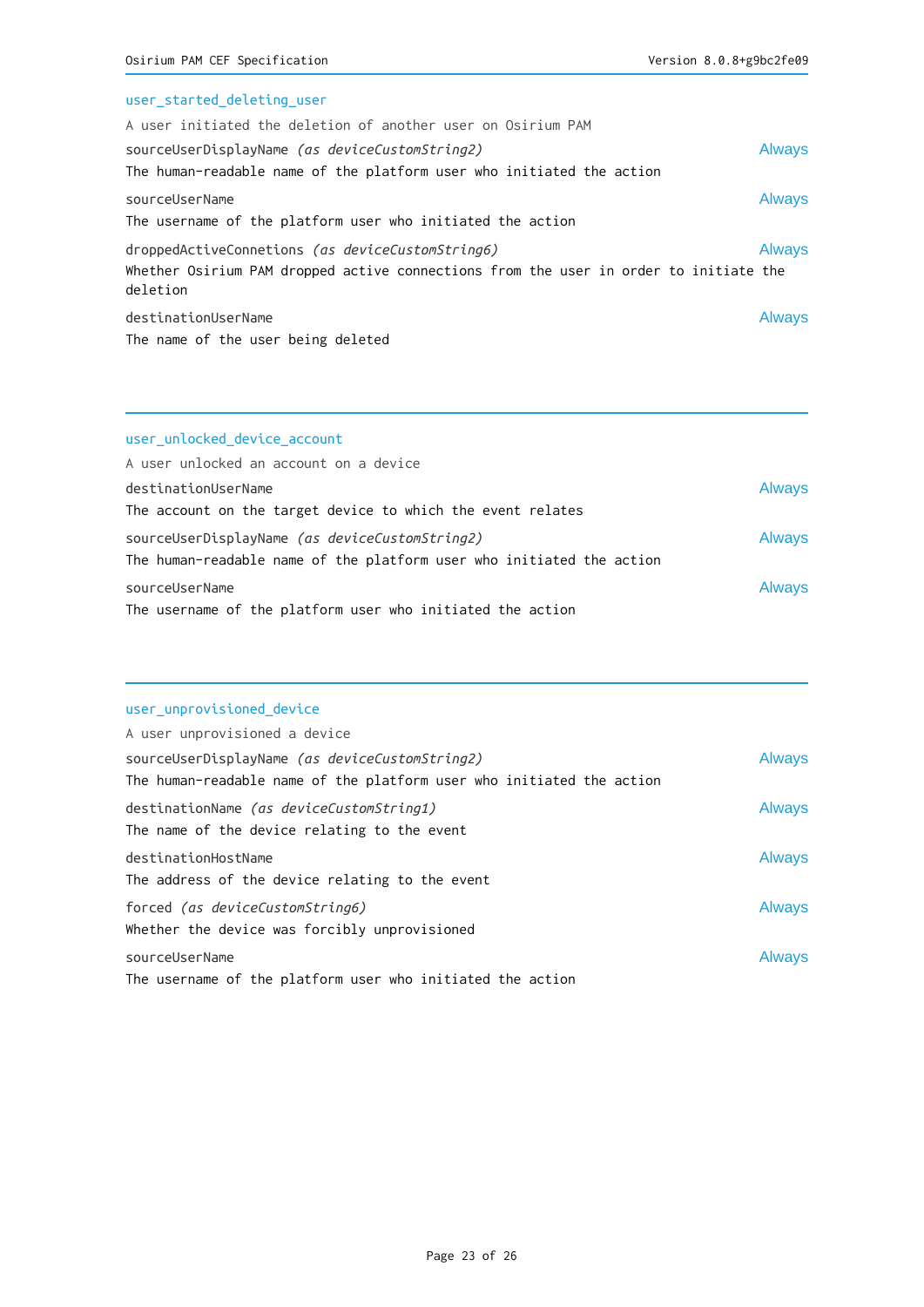| user_update_fingerprint_failed                                                                                          |               |
|-------------------------------------------------------------------------------------------------------------------------|---------------|
| A user failed to update a connection fingerprint                                                                        |               |
| sourceUserDisplayName (as deviceCustomString2)<br>The human-readable name of the platform user who initiated the action | <b>Always</b> |
| newIsApproved (as deviceCustomString4)<br>New state of fingerprint approval                                             | <b>Always</b> |
| sourceUserName<br>The username of the platform user who initiated the action                                            | <b>Always</b> |
| fingerprintId (as deviceCustomString5)<br>Fingerprint id                                                                | <b>Always</b> |

#### user\_updated\_account\_mapping\_pattern

| A user updated an account mapping pattern                             |               |
|-----------------------------------------------------------------------|---------------|
| pattern <i>(as deviceCustomString6)</i>                               | <b>Always</b> |
| The account mapping pattern that was updated                          |               |
| sourceUserDisplayName (as deviceCustomString2)                        | <b>Always</b> |
| The human-readable name of the platform user who initiated the action |               |
| sourceUserName                                                        | <b>Always</b> |
| The username of the platform user who initiated the action            |               |
| name (as deviceCustomString5)                                         | <b>Always</b> |
| The account mapping name that was updated                             |               |

## user\_updated\_device\_file

| A user performed an action that changed a file on a device            |               |
|-----------------------------------------------------------------------|---------------|
| deviceAction                                                          | <b>Always</b> |
| The action (append, overwrite, delete) that was taken by the user     |               |
| destinationName <i>(as deviceCustomString1)</i>                       | <b>Always</b> |
| The name of the device relating to the event                          |               |
| filePath                                                              | <b>Always</b> |
| The full path on the device of the file that was updated              |               |
| sourceUserDisplayName (as deviceCustomString2)                        | <b>Always</b> |
| The human-readable name of the platform user who initiated the action |               |
| destinationUserName                                                   | <b>Always</b> |
| The account on the target device to which the event relates           |               |
| destinationHostName                                                   | <b>Always</b> |
| The address of the device relating to the event                       |               |
| sourceUserName                                                        | <b>Always</b> |
| The username of the platform user who initiated the action            |               |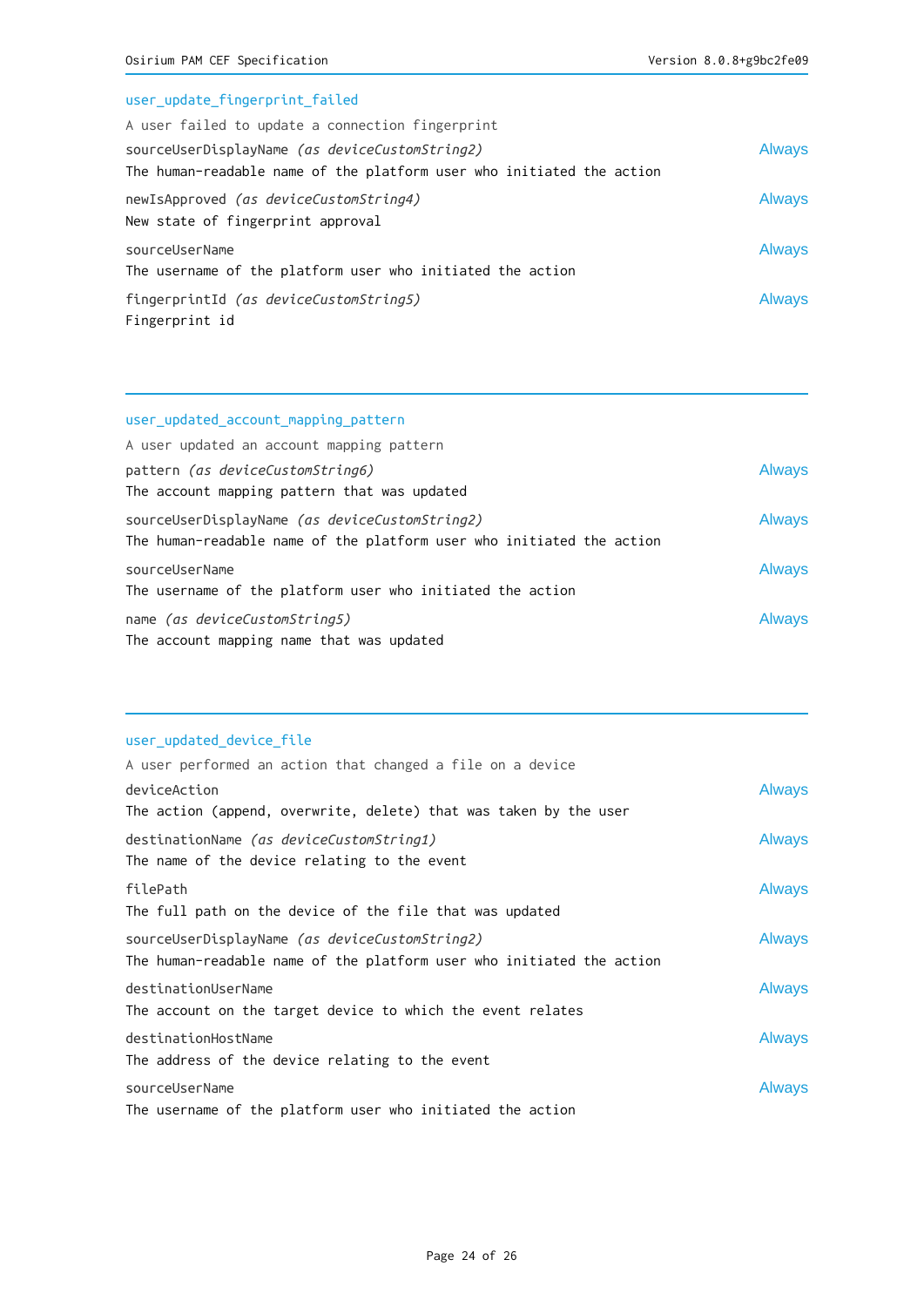## user\_updated\_device\_secret

| A user updated device credentials                                     |               |
|-----------------------------------------------------------------------|---------------|
| sourceUserDisplayName (as deviceCustomString2)                        | <b>Always</b> |
| The human-readable name of the platform user who initiated the action |               |
| destinationName (as deviceCustomString1)                              | Always        |
| The name of the device relating to the event                          |               |
| destinationUserName                                                   | <b>Always</b> |
| The account on the target device to which the event relates           |               |
| destinationHostName                                                   | <b>Always</b> |
| The address of the device relating to the event                       |               |
| sourceUserName                                                        | <b>Always</b> |
| The username of the platform user who initiated the action            |               |

# user\_updated\_fingerprint

| A user updated a connection fingerprint                                     |               |
|-----------------------------------------------------------------------------|---------------|
| oldIsApproved (as deviceCustomString3)                                      | <b>Always</b> |
| Old state of fingerprint approval                                           |               |
| newIsApproved (as deviceCustomString4)<br>New state of fingerprint approval | <b>Always</b> |
| sourceUserName                                                              | <b>Always</b> |
| The username of the platform user who initiated the action                  |               |
| fingerprint (as deviceCustomString5)<br>Fingerprint                         | <b>Always</b> |

#### user\_updated\_personal\_secrets

| A user updated the secrets record for a personal account              |                |
|-----------------------------------------------------------------------|----------------|
| destinationUserName                                                   | <b>Always</b>  |
| The account on the target device to which the event relates           |                |
| sourceUserDisplayName (as deviceCustomString2)                        | <b>Always</b>  |
| The human-readable name of the platform user who initiated the action |                |
| sourceUserName                                                        | <b>Always</b>  |
| The username of the platform user who initiated the action            |                |
| destinationHostName                                                   | When Available |
| The address of the device relating to the event                       |                |
| destinationName (as deviceCustomString1)                              | When Available |
| The name of the device relating to the event                          |                |
| authenticationServiceName (as deviceCustomString6)                    | When Available |
| The authentication service to which the account belongs               |                |